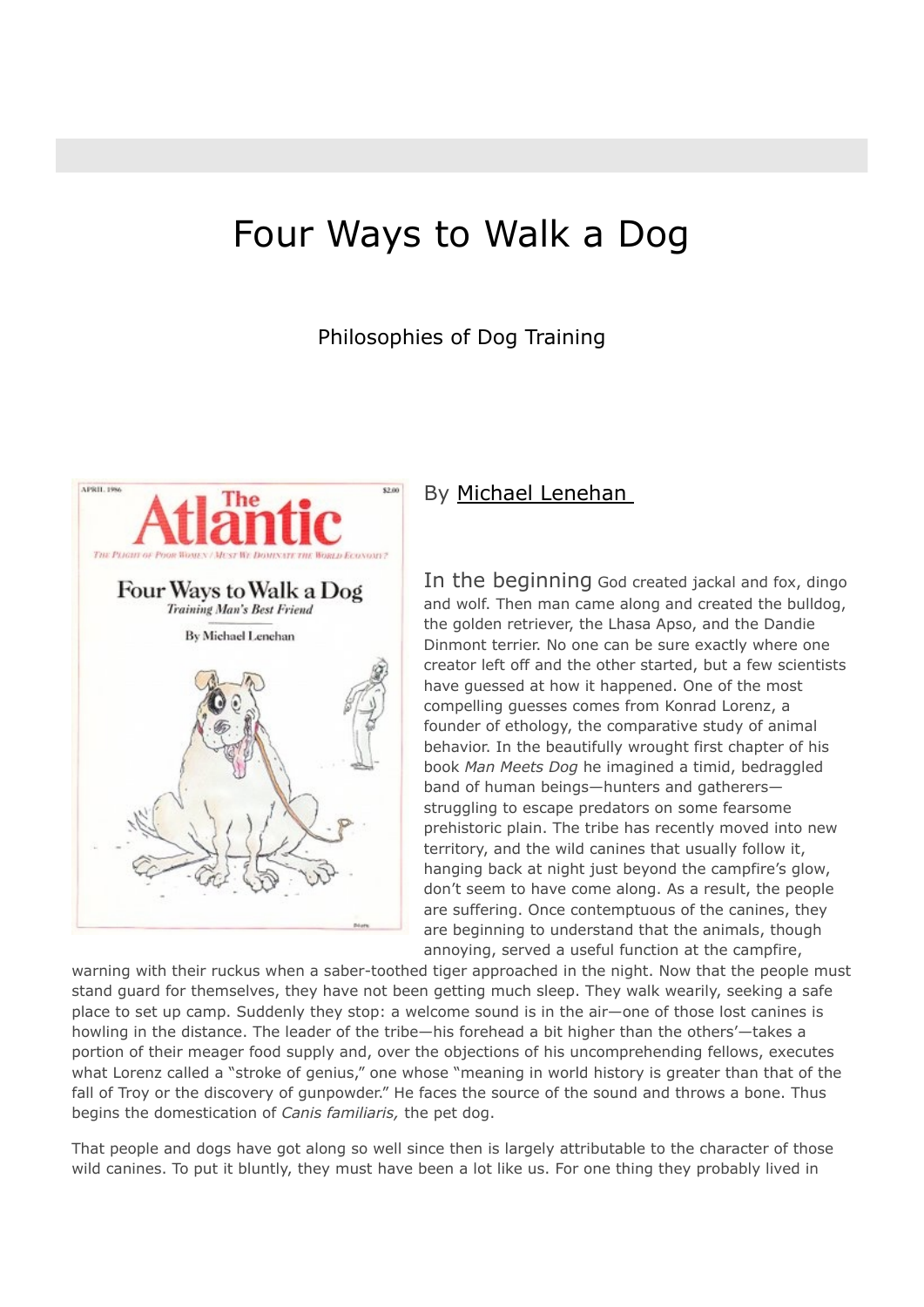well-organized social groups that were remarkably similar to those of the human hunter-gatherers to whom they became attached. The wolf, which is generally considered the dog's wild ancestor (though scientists have quibbled on this point; Lorenz, for example, had the jackal in mind when he wrote the above scenario, though he later thought better of it), travels in a pack that is roughly comparable to a slightly extended human family: a mating pair, a generation or two of their offspring, and a few related adults—aunts and uncles, if you will. Mating pairs seem to stay together for life. The pack has a pecking order, with an "alpha" male (not necessarily the mating male) at the head. It hunts cooperatively—rare is the lone wolf that can bring down a moose—and divides its labor to a small extent, as when a mother joins the hunt and leaves another adult behind to care for her pups.

This social structure requires a good deal of communication, for each individual must know its place and its role in the society. Wolves have elaborate means of expressing cohesion and affection, and they maintain their positions as leader and followers through ritualized gestures of dominance and submission. Many wolf gestures are quite similar to those used by people. An alpha wolf returning to the pack after an absence is likely to be encircled by several wolves and greeted with a great deal of affectionate nuzzling, as a daddy or mommy might be received at the end of a long business trip. A male wolf asserting his dominance may behave like a lout picking a fight in a saloon: he may scowl, pursing his lips and furrowing his brow, and stare directly into his adversary's eyes. In response the adversary might submit by looking away, by "smiling" sheepishly—pulling back the corners of his closed mouth—or by slinking away with his tail between his legs. Such signals are not universally understood among animals, not even among higher mammals. Konrad Lorenz was convinced that dogs and cats have no inherent understanding of each other's body language, even though to human eyes their signals seem quite similar. He also pointed out that one reason we consider bears so unpredictably dangerous inclined to lash out with no apparent warning—is that the bear's face is thick-skinned and has little expressive musculature. Bears are not able to communicate facially to the extent that dogs and people are.

In addition to using signals similar to ours, dogs may be intelligent enough to learn some of our signals from us. One of the most prominent and prolific writers on canines, Michael W. Fox, who is the director of the Institute for the Study of Animal Problems, the scientific arm of the Humane Society of the United States, has observed that the canine "grin" often seen by pet owners may be learned from human beings: this expression, in which the dog's lips are pulled up and back, exposing the teeth, is remarkably similar to a human grin, and in Fox's experience dogs use it to communicate only with people, never with one another. Another expert has suggested that an ability to learn human facial expressions may account for the oft-repeated observation that pet dogs come to resemble their masters.

Though an experienced observer can tell a lot about a dog simply by looking at it, the communication more commonly goes from person to dog. One reason for this, certainly, is that our language makes us lazy, insensitive to the nuances of posture and expression. Another reason may be that the dog's extraordinary sensory equipment enables it to pick up signals that people don't even know they're sending. Dogs have been known to detect sounds as high in pitch as 60,000 cycles per second (the human limit is about 20,000), and they are apparently able to make fine distinctions among human words. Lorenz told of an animal psychologist named Sarris whose three German shepherds could respond reliably to commands made by name from another room; their names were Aris, Paris, and Harris. Of course the dog's sensitivity to sound is not nearly as impressive as its legendary sense of smell. A large dog's olfactory region—the nerve-packed membrane lining the nasal cavity, over which inhaled air is drawn—is about fourteen times the size of the comparable structure in a human being. Investigators have found some dogs that are able to detect sulfuric acid in concentrations of 1:10,000,000—less than a drop in a hundred gallons. This acuity explains why dogs are so adept at finding lost children, hidden explosives, and smuggled drugs, and why pet dogs always seem to be sniffing at each other or at the ground. Smell is to them what sight is to us—their chief means of experiencing the world. To say, as people sometimes do, that "a dog can smell fear" may be more than merely a metaphor. Perhaps as we learn more about the physiological causes of our mental states and the chemical signals we give off—pheromones, as the biologists call them—we will learn that dogs can smell a whole range of human emotions. That would come as no surprise to legions of pet owners. One dog trainer I know claims that his German shepherd can read his moods better than he can himself. "If I get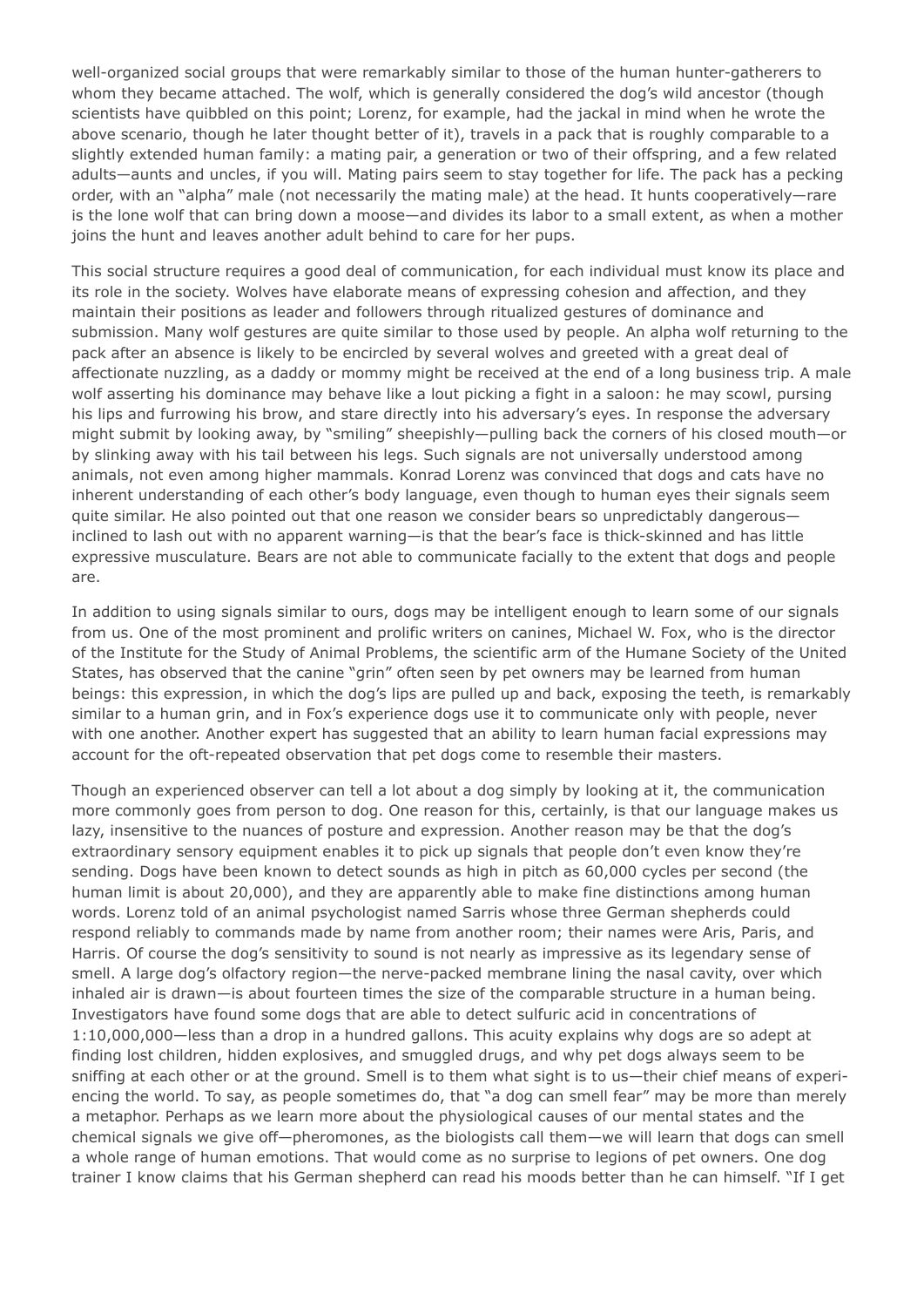out of bed in a bad mood," he said, "the dog knows it before I do, and I can see it in the way he acts. He tells me." The dog's sensitivity to body signals, combined with its inherent desire to follow a leader, probably explains the ability of certain people miraculously to "train" a dog within a matter of minutes. Evidently, in their posture, their movements, their tones of voice, and perhaps even in their perspiration, these people simply exude the aura of an alpha wolf.

The canine, then, was highly qualified for the position of man's best friend. And its on-the-job training started as soon as it accepted its first free meal; that's when human beings began selecting, though unconsciously at first, the characteristics they found most useful and endearing. Chief among these is a kind of persistent infantilism, or a lack of development of adult characteristics. Traits that change or fade as a wolf pup grows to maturity persist through adulthood in domesticated dogs. In some breeds of dog these include physical characteristics—shortened muzzle, floppy ears, domed skull—but characteristics of behavior have doubtless been more important. For example, wolf pups, like dog pups, are friendly to strangers and highly dependent on their elders; these traits diminish as the wolf pup grows into a wary, independent adult, but in the domestic dog they persist more or less through life. We like our pets tractable and cuddly, and over thousands of years we've selected the ones that remain that way. (Incidentally, this phenomenon of persistent infantilism, sometimes called neoteny or paedomorphosis, is seen in other domesticated animals—for example, the domestic pig and cow. Michael Fox has pointed out that it is also seen in human beings: in some respects we look and act a lot more like baby apes than like adult apes.)

Of course, we haven't quite succeeded in making our dogs as tractable and cuddly as we might wish. In fact, as our society becomes increasingly urban and our cities increasingly strange, our best friend sometimes seems to be turning against us. Consider this classic pet-problem scenario: A modern Mom and Dad, perhaps remembering the dogs of their own happy childhoods, stop in at a shopping-mall puppy mart to pick up a surprise for the kids. Believing that dogs are essentially alike, they intend to choose one of a convenient size and an agreeable color. But their plans change as they are won over by an adorable male puppy, one that pads up fearlessly to check them out while his litter mates cower in the corner of their pen. Mom and Dad feel that this dog has chosen them. So they bring him home, and the children give him a name. Let's call him Rambo.

All goes swimmingly for a few months, save for the usual problems of soiled carpets and diminishing interest on the part of the kids. Then one night, while the maturing puppy is eating his dinner, the youngest child wanders into the kitchen and makes a move that looks to the dog, seeing it out of the corner of his eye, like an advance on his food dish. Responding less to the child than to the genetic legacy of his hunter forebears, Rambo growls his most menacing growl—as a feeding wolf might do in such a situation, even if the interloper were higher in the pack's pecking order. The child recoils in terror, and Rambo goes back to his dinner, having learned a new way to avoid the stress of mealtime interruptions. The next time this sequence occurs, the child runs to the living room and complains to Mom and Dad. When Dad goes into the kitchen to investigate, Rambo tries the technique out on him. Dad, knowing little of dog behavior but feeling certain that retaliation would only make things worse, also retreats, giving Rambo another valuable lesson in how to influence people. Eventually, through numerous repetitions of this exercise, the dog expands his territory until the entire kitchen is his at mealtime. And, having had much success with the growling technique, he samples other tricks from his bag of genetically organized aggressive behaviors, baring his teeth, snapping, and—when those fail to produce the desired result—biting. The children's pet has become a menace.

Perhaps TV can help. There's Barbara Woodhouse, the Julia Child of dog training, waving jauntily and striding confidently into the living rooms of America, dressed in her English-lady uniform of blue sweater, plaid skirt, and no-nonsense shoes. Mrs. Woodhouse—it wouldn't seem right to call her anything else—is a savvy animal trainer, to be sure. Her experience is long and varied, including work with horses and cows in addition to dogs. She has trained many animals for the movies, and she wrote a couple of good books before becoming an international media celebrity. And just look at the way the dogs mind her! They seem to obey almost instinctively. That they return to their mischievous ways as soon as she hands the leashes back to their owners only proves that she is someone special.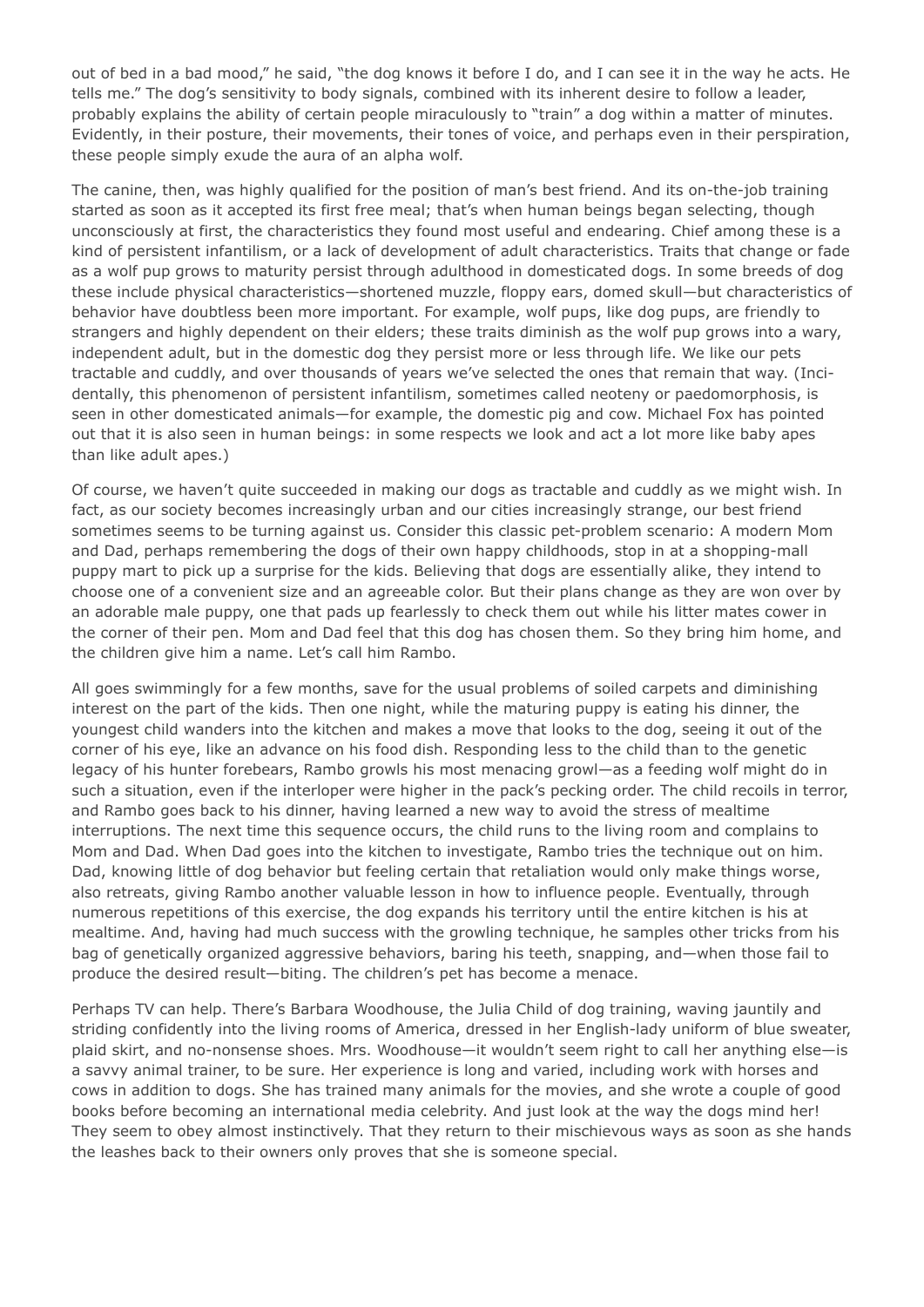With Rambo blockaded safely in the kitchen, Mom and Dad bask in public television's reassuring glow. This is going to be easy. Mrs. Woodhouse is full of advice, and Dad is taking notes: Hold the leash over two fingers of the right hand. Not three fingers, two. Give the sit signal with two distinct arm movements, and enunciate the command in separate syllables accordingly: "Si-tt." To praise the dog for doing well, scratch its chest gently with one finger—don't rub!—and say "What a good dog"; drop the pitch of your voice on the word good. Remember, there are no bad dogs (except for the obvious cases of mental derangement), only inexperienced owners. And we're going to fix that.

Next day Mom goes out and picks up the correct sort of choke chain—the links are not too big, not too small—and when Dad gets home from work he takes Rambo out for his first lesson, notes in hand. The notes say that a good firm jerk on the leash can make a nervous dog confident, so Dad summons up his merriest tone of voice, cries "Walkies"—the word Mrs. Woodhouse prefers to "Heel"—and sets out with a decisive, confidence-building yank. Rambo confidently bites him on the leg.

By this time Rambo is nearly a year old and has assumed in our hypothetical household the same position that he enjoyed among his mates in the pet shop: he is top dog, alpha wolf, the leader of the pack. Unless they are content to live with this situation—which a surprising number of people seem to be —Mom and Dad now stand at a crossroads. One way leads to the local animal shelter. The other leads to a live, in-the-flesh dog trainer. We already know what happens at the shelter. Let's see what we can learn from a few trainers.

TWENTY-NINE DOG OWNERS, twenty-nine dogs, and eight or ten onlookers are gathered in the training area in front of Bill Koehler's house in Ontario, California. It's a Saturday morning, and Koehler's son Dick is conducting the fifth session of a ten-week beginners' class in dog obedience. Bill Koehler (his last name rhymes with dealer), who is seventy-one, began teaching such classes in 1946; during the war he was a civilian trainer at the War Dog Reception and Training Center, in San Carlos, California, and later he made a successful career in what he calls the "picture-dog" business, training and handling such dogs as Roy Rogers's Bullet and the stars of the Walt Disney movies Big Red and The Shaggy Dog. Now the family business consists mostly of group classes, and Dick Koehler, who is fiftytwo, runs nearly all of them—Friday nights at a dog club in Fontana, Monday nights in the parking lot of a pet-supply house in Colton, Tuesdays in San Bernardino, six and sometimes seven classes a week, thirty or forty dogs to a class, 800 or 900 dogs a year.

Bill Koehler used to operate a kennel here in front of the house. It's in an out-of-the-way place in one of Ontario's industrial districts, so close to the tracks that some people have to struggle to be heard over the sound of a long passing freight. Not Dick Koehler; he has voice to spare. He's a rugged-looking man, with weathered skin, graying dark hair, and a big belly hanging over his belt. With a leash in his hand he is nimble. He sometimes paces while addressing his students, and he sometimes calls them "people," as in "Now, people, there's something I want to show you. Who has a dog that's heeling wide?"

To heel properly, a dog must walk at its handler's left side, changing pace as necessary to keep its ear about even with the handler's knee. A dog that heels wide is straying too far to the left, allowing too much distance between itself and the handler's leg. If the dog is on a leash and wanders to the far side of a fireplug, the fault can be annoying; if it wanders to the far side of, say, a toddler or a senior citizen, the consequences might be more serious. Dick Koehler is going to demonstrate a cure.

A four-by-four wooden post is planted firmly in the yard, extending three or four feet above the ground. It's called the heeling post. Koehler accepts a leash from one of his students and walks the volunteered dog, a female black Labrador retriever, toward the post, allowing her to heel wide so that she will pass by one side of the post while Koehler passes by the other. As soon as he can see that the dog will err, Koehler locks the leash tight in his hand and picks up his pace slightly; as he passes the post, the dog is pulled rudely into it, her head pressed firmly against the wood. She squirms and struggles, looking for a way out. Koehler keeps moving forward; the pressure on the dog's neck lets up only when she manages to free herself by backing around the post.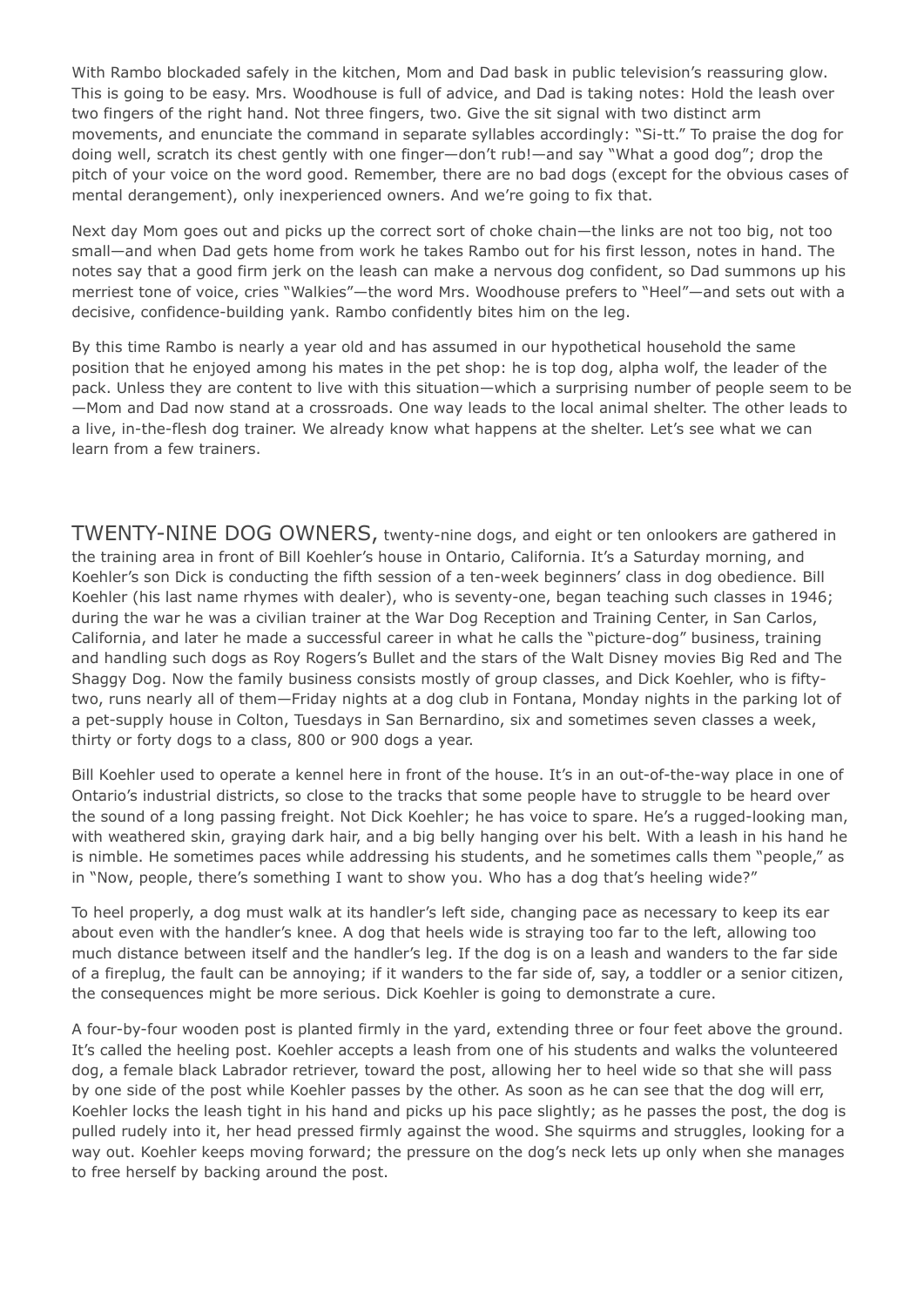Now Koehler returns to the starting point and sets off a second time. Again he walks purposefully toward the post; again he gives the Lab enough leash to hang herself. But this time the dog is having none of it. As the two approach the post, she appears to have been grafted to Koehler's knee; she has no intention of letting anything come between her and her master. Koehler makes it hard for her, angling toward the post so that she will have no room to pass with him. At the last minute she stops and lets him walk ahead, and then follows him on the correct side of the post. Students and onlookers laugh appreciatively.

The teacher addresses his class: "How many of you, when you were little kids, stuck a hairpin in an electrical outlet?" Pacing, he surveys the raised hands. "Couple of you. How many times did you do that?" Single raised fingers. "One time. How many of you have ever held your finger over a burning match? How many times did you do that?" Pause one beat. "It doesn't take long, does it? Okay, your dog is capable of figuring out a simple mechanical problem—if you bang your head against a post, it smarts. It doesn't take much. The dumbest dog in the world is gonna bang his head against the post maybe three times.

"Now, if you noticed, when I went past the post with the dog the first time, I maybe even speeded up a little bit. I want to give that dog the privilege of learning that when you bang your head against the post, it smarts. That's his God-given right, to learn information like that. Don't take it away from him. There are people in the world who would be kindly, and actually end up punishing their dog, by coaxing and getting to the post and losing their nerve and not allowing the dog to learn that when he sees that post coming, he better duck behind the handler and get out of the way." Pause. "You understand that?"

Now the students line up to try it for themselves. Bill Koehler, who is watching the lesson with me and wants to be sure I get the point, has supplied me with a stopwatch and told me to record the total time each dog spends in the trapped, hung-up position on the wrong side of the post. I'm also to record the number of passes each dog makes before it catches on. Here are my results from a sample of eighteen dogs: one dog failed to learn the lesson after the third try; one learned in three tries; six learned in two; six learned in one; and four could not be induced to run afoul of the post in the first place. No dog spent more than eight seconds total in the hung-up position on any one try, and most spent only three or four. Bill Koehler's interpretation of this data is that most dogs can figure out the relationship among dog, handler, leash, and post within a few seconds, and many require only one trial. It's an example of what Koehler calls "single-experience learning," and he offers it as proof that dogs can think.

Koehler likes to show the heeling-post exercise to psychologists. He sees them as the enemy, as inexperienced and overeducated fools who labor to obscure the obvious—that dogs and other animals are capable of reason—with the gobbledygook of stimulus and response, operant conditioning, instinct and reflex. "I always ask, when I give a clinic, if we have a psychologist or a psych major present," he told me. "You have to stake your shrink out, always.

"I had one psychologist cry," he said proudly. This was at a clinic in Elgin, Illinois. Before demonstrating the heeling-post exercise he questioned her closely on what the dog would do according to accepted psychological theory. "I made her commit herself first. I pinned her down on every definition. You have to do that with psychologists—they're like weasels." Then he walked a dog around the post a couple of times and pressed the psychologist to explain its behavior without resorting to the concept of thought. "Tears were streaming down her face," Koehler said. Had he just confronted her with the bankruptcy of her life's work? Or had he reduced her to tears by the sheer force of his badgering? Either is possible, I think. He's an opinionated and combative old cuss, but he makes a good case for himself.

BILL KOEHLER MAY BE THE ONLY person in the United States whose name stands for a method, perhaps even a philosophy, of dog training. The Koehler method, laid out in detail in a successful series of books that began appearing in 1962, is known all over the country—practiced in some places, vilified in others. Of course Koehler does not mind the controversy; it is, he told me, a "marketable commodity."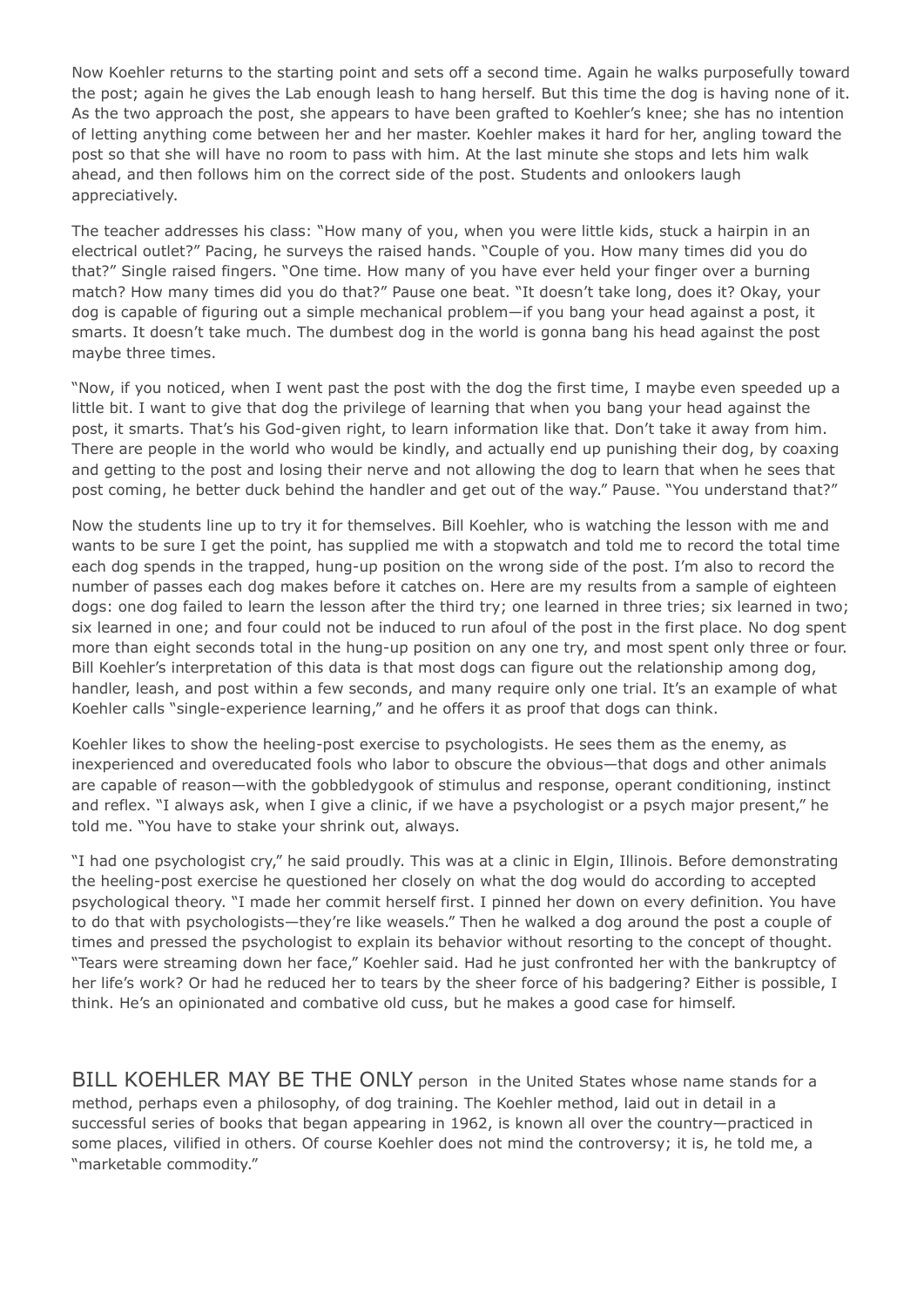The Koehler method starts with a walk. The dog wears a common choke-chain collar (universal choice of the trainers I've met), attached to a fifteen-foot cord that Koehler calls a "lunge" or "longe line." (One Koehler-method instructor in my area calls it a "lounge line.") The handler may not tug on the line to indicate the direction he intends to go in; rather, Koehler insists, the line must be slack, lest it become an unwanted means of communication between handler and dog. Verbal communication is also forbidden at this point. To those who cannot resist coaxing their dogs or pleading with them, Koehler suggests tape over the mouth. The handler should pay the dog no attention whatsoever. His task is simply to choose an objective and walk toward it, holding the line firmly enough and proceeding with enough conviction to ensure that the dog has no choice but to come along. Whether the dog "plows a furrow with his fanny or saunters at your side," Koehler instructs, "do not permit him the victory of stopping you before you reach your objective."

The purpose of this exercise, which takes up the first three days of Koehler-method training, is to persuade the dog that the handler is going to go where he pleases, and that if the dog wants to know where that might be, it must watch the handler. Koehler contends that speaking and tugging on the leash only convince the dog that it doesn't need to pay attention. If the handler announces his every move, the dog may feel free to pursue its own interests between announcements. Koehler says, "A dog is an intelligent creature—intelligent enough to see that if the human is going to pay all the attention, the dog doesn't have to. There are lots of people who work as seeing-eye humans for dogs that can see perfectly well. Seeing-eye humans do all the thinking for them."

These three days of noncommunicative walking are preparation for what may be the most important event in the Koehler program. If all goes well (Koehler promises it will), the fourth day brings a fundamental reordering of the relationship between dog and handler. The handler begins by devising a temptation that is certain to appeal to the dog and disrupt its attentiveness—the neighbor's cat, a pile of hamburger, an open gate. Say it's an open gate.

"Now, equipped with the longe," Koehler has written, bring the dog from confinement and approach the open gate as head-on as the layout of your area permits. . . . If your dog fails to see the invitation, stop at least twenty feet from the gate until he alerts to his opportunity. Lock both hands tightly in the loop of the longe, and offer him Godspeed and the full fifteen feet of slack. As he moves toward the gate, hold your line-grabbing hands to your chest like a ball-hugging halfback and drive hard in the opposite direction. You should be going at least eight miles per hour to ensure follow-through for the dog's abrupt stop and complete reversal. And there is a reversal, unless you mush out and slow down. Let the unchallengeable force of your momentum carry the dog at least eight feet in your direction so that the lesson has the maximum significance as well as impact.

Can you picture this maneuver? What Koehler refers to as the dog's "abrupt stop and complete reversal" other people sometimes call flipping or dumping the dog; of the eight feet that the dog is "carried in your direction," half or more are likely to be traversed in midair. It is a rude surprise, which is exactly what Koehler intends. Just a few repetitions of this, he claims—three minutes, more or less—will effect a dramatic transformation in the dog's behavior. "The third time, you'll feel like you lost a fish." The dog will be watching your every move; indeed, with its extraordinary sensory abilities, it will seem to anticipate your every move. Koehler promises that by repeating this exercise over a period of time with a wide variety of progressively more tempting distractions, one can eventually persuade the dog that when it is in a training or obedience situation, it must watch the handler at all times, especially when tempted by something else.

Some see this technique as cruel or unnecessarily rough. Naturally Koehler's perception is different, and he claims that the dog's is too. If one uses a fifteen-foot line, he says, and takes care to give the dog plenty of slack, the dog perceives its "abrupt stop and complete reversal" not as a fate visited upon it by the handler but as something it has brought upon itself. Think of an oak tree, Koehler says. A dog may light out for the gate once, or it may try running full-speed into an oak tree once. In each case it quickly learns the consequences of its action. Now, Koehler asks, can you imagine a dog running into the tree a second time? Does the dog hate the oak tree? Is the oak tree cruel? If the dog does charge the tree again, does it deserve to get a lump on its head? Koehler insists that the longe exercise is every bit as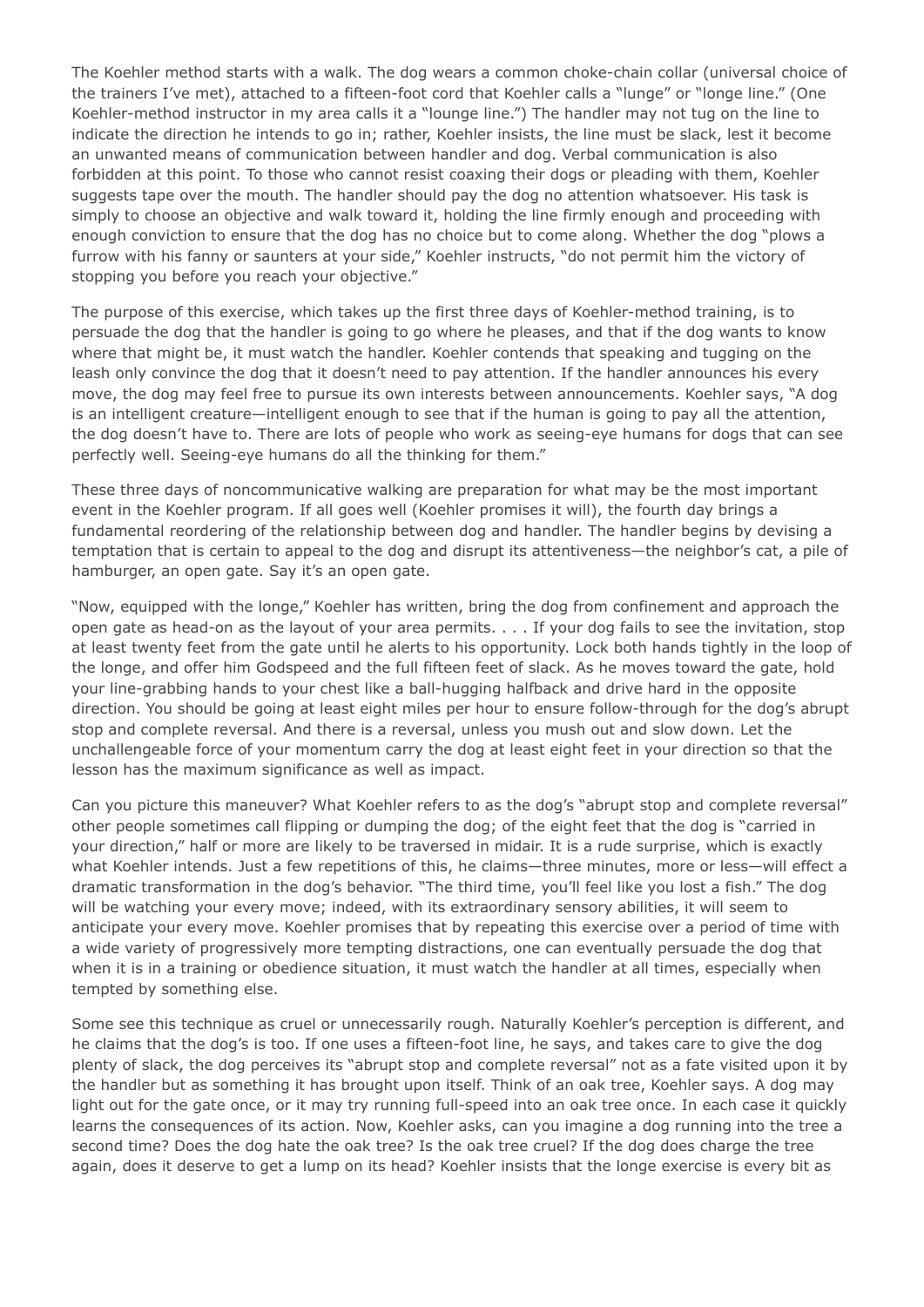impersonal. Moving eight miles an hour in one direction after the dog has taken off in the opposite direction is not a technique for punishing or correcting the dog: at this early stage of training, Koehler says, he wouldn't think of correcting the dog. "But I'm gonna remember the cake in the oven and I'm gonna run to see if it's burning." If the handler presents the exercise without emotion or malice, the dog will perceive it that way, just as it accepts the neutrality of the oak tree. That, Koehler says, is why the technique is so much more successful than the common method of yanking on the leash and asking or ordering the dog to come along. The common method is a contest of wills—master against dog. The Koehler method is a matter of fact—dog against the oak tree, dog against the laws of physics. Were you to infer from this that dogs have more respect for oak trees than they have for their masters, Koehler would smile and say that you're beginning to get the idea.

THE CONTEST OF WILLS does have a place in the Koehler method. Indeed, it becomes central as training proceeds beyond the first, fundamental steps. The special relationship between people and dogs is made possible by a small miracle of transference: a dog is willing to accept a human family as its pack, a human master as its alpha. But in the wolf pack the master's job is open to new applicants. Rudolf Schenkel, in a famous study on wolf behavior, wrote that "every mature wolf has an ever ready 'expansion power,' a tendency to widen, not a personal territory, but his own social behavior freedom, and to repress his 'Kumpans' [the other members of his pack]." The Koehler method assumes that the same is true of domestic dogs —that deep within its canine heart every pet wonders if it might not be better suited for the job of alpha than the chump who currently holds the position. Occasionally—the Koehlers would say constantly—a pet dog will try its luck. It may challenge the owner's authority by simply disobeying, or in extreme cases it may mount an actual physical attack.

The Koehlers and many other trainers therefore see their work chiefly as a matter of establishing the proper dominance hierarchy—placing the dog at the bottom of the household pecking order. The classic means of asserting dominance is the simple "leash correction," a decisive upward jerk on the leash which momentarily closes the choke chain around the dog's neck. (If the chain is arranged properly, it will fall open again immediately after the pressure is released.) To this some trainers add a technique or two borrowed from the alpha wolf. Konrad Lorenz claimed that he persuaded a self-reliant chow to accept him as its master by leading the dog on long excursions into unfamiliar territory, as the alpha wolf would lead his mates in a hunt. The Monks of New Skete, a group of Eastern Orthodox religious who breed, board, and train dogs in upstate New York (and who have published a well-regarded book called *How to Be Your Dog's Best Friend*), recommend that pet owners assert dominance with a method they call the alpha-wolf roll-over. The trainer grabs the dog by the scruff of the neck and rolls it onto its back, into one of the classic postures by which an inferior wolf submits to its betters. The monks also counsel pet owners on the use of eye contact to communicate affection and disapproval.

Trainers say that such expressions of dominance are desirable from the canine viewpoint as well as the human—that although dogs will test their masters, or challenge them for the leadership position, all dogs are most secure and confident when their places in the social order are firmly established and enforced. According to this reasoning, being the alpha wolf is less important to a dog than having an alpha wolf and knowing with certainty who it is. This may be why some dogs seem to go to pieces when separated from their masters. It is also the rationale behind Barbara Woodhouse's contention that a skittish dog can be made happier and more confident by a few firm jerks on its choke collar. "Jerk 'em and love 'em" is the way Mrs. Woodhouse puts it.

The Koehlers begin to rely heavily on the common leash correction as they move into the standard beginning exercises—sit, lie down, heel, stay, and so on. They also employ a couple of tricks picked up from the behavior of nursing bitches. To say "No!" or "Knock it off," the Koehlers use the word *out*, which they claim mimics the guttural snarl used by a mother to reprimand her young (for example, as Dick Koehler says, when a puppy "bites too hard on the faucet"). To control an aggressive dog in extreme circumstances—in other words, to stop a fighter or biter—they sometimes "hang" the dog by its collar, literally letting it twist in the wind. They say that mother dogs discipline their puppies in a similar manner, taking them by the scruff of the neck and holding them, sometimes shaking them, in midair; Dick Koehler says the method is effective because dogs fear the "loss of environmental control" that they suffer when their feet lose contact with the ground. If hanging fails, the Koehlers sometimes resort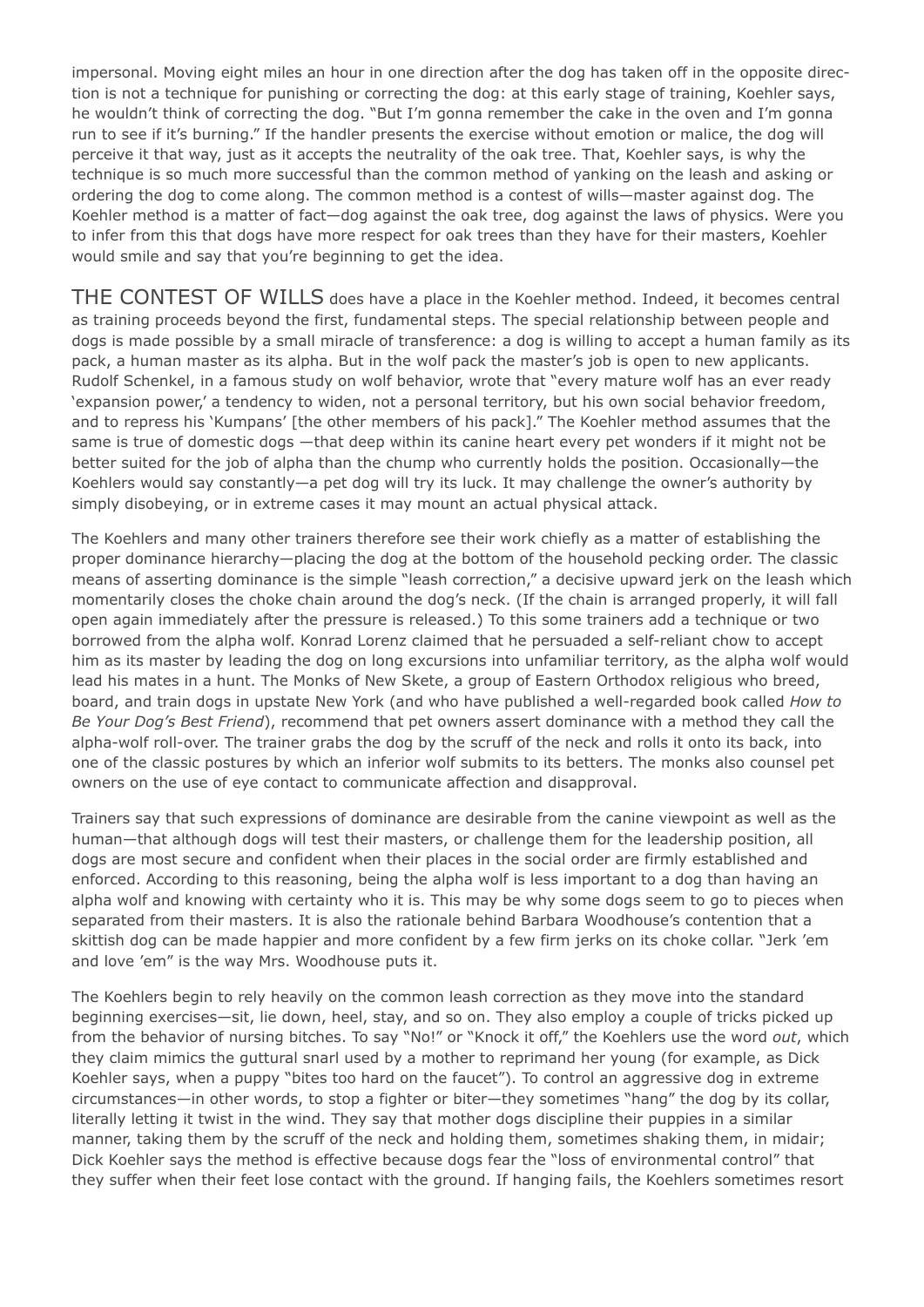to what they call the "tranquilizer"—a piece of rubber hose, reinforced with a wooden dowel rod, that is used to strike the dog on the muzzle, between nose and eyes.

Most conscientious trainers who use these techniques—and many, perhaps a majority, do—try to be fair with them. Most would tell you that though it is proper to correct a dog for failing to obey, it is not proper to correct it for failing to understand. If you want to teach your dog to sit, for example, you must begin by gently guiding the dog into position while saying the word sit, and you must continue doing so until you are confident that the dog understands what is expected of it; then and only then are you justified in making a leash correction if the dog fails to sit on command. The Koehlers subscribe to this standard. Bill Koehler's books state it clearly, and Dick Koehler emphasizes it in his classes. Both also say that the most extreme forms of discipline are appropriate only for the most extreme cases of aggression—biting, fighting, and other pursuits that are likely to land a dog in the local gas chamber. Here again, they subscribe to the common standard. But the Koehlers have the reputation of being rougher than most trainers; in some circles the mere mention of their name causes heads to shake and eyes to roll.

One reason for this reputation is that what the Koehlers consider the inevitable consequence of an errant dog's mistake—the indignity a dog is likely to suffer at the heeling post or on the end of a longe line looks to a lot of other people like an unwarranted correction. Another reason is the frankness with which Bill Koehler writes about the nuts and bolts of dog discipline. Many trainers know how to use a rubber hose, and when it is likely to be effective; not many feature such information in their books. But the biggest reasons, I suspect, spring from Bill Koehler's convictions about what dogs can do and what training should be. Koehler thinks that dogs are smarter than most people will acknowledge. He also thinks that most training problems are matters of disobedience, not misunderstanding. The two convictions are surely connected. Koehler thinks that if a dog fails to sit on command after a few training sessions—and many do—it can only be because the dog is getting uppity. Not only is it smart enough to understand what is wanted, it is also smart enough to feel contempt, and crafty enough to express it. Koehler has written:

Of the many ways in which a dog can demonstrate his contempt for a deficient master, the "sit exercise" is one of the most expressive. By simply waiting for the second, third, or fourth command, or a number of nagging tugs before sitting, he can show his disdain. To add emphasis, he can sit sideways, his eyes and mind focused on something more interesting than his master, who by now is happily misconstruing his action as obedience.

Such response to a sit command is similar to the action of a child who, when told to sit on a chair, flops down on the floor. To say that the child's response denoted respect and the exercise of good qualities of character is ridiculous. To construe a dog's delayed, inaccurate response to command as character-forming obedience is laughable.

Koehler believes that the refusal to perform usually stems from a lack of respect. He contends that dogs can be confused, upset, or perhaps even angered by a tentative or unjust handler. What they respect, indeed require, is authority, assurance, and fairness. This is another reason why Bill Koehler forbids tugging on the leash and pleading with the dog for cooperation. One decisive correction is far kinder, he says, than "nagging a dog into neurosis."

Another difference between the Koehlers and some other trainers is the degree to which they stress reliability and off-leash control. The Koehlers are not content with a dog that will sit on command nine times out of ten, or with a dog that obeys only when a leash keeps it close to its handler. They strive, Bill Koehler says, for "the kind of obedience that can save a dog's life," a level of control that will stop a dog dead in its tracks when it is about to do something dangerous—take off after a moving car, for example, or attack the toy poodle next door. For this reason among others, Bill Koehler derides those who use food tidbits in training, the practitioners of so-called positive or inducive methods; he calls them "cookie people," making no effort to hide the contempt in his voice. To train a dog solely by means of positive reinforcement is to ask for trouble, he says, because the dog's world is full of positive reinforcers —toy poodles, moving cars, and hundreds of others. A dog must learn to obey when no pleasure accrues from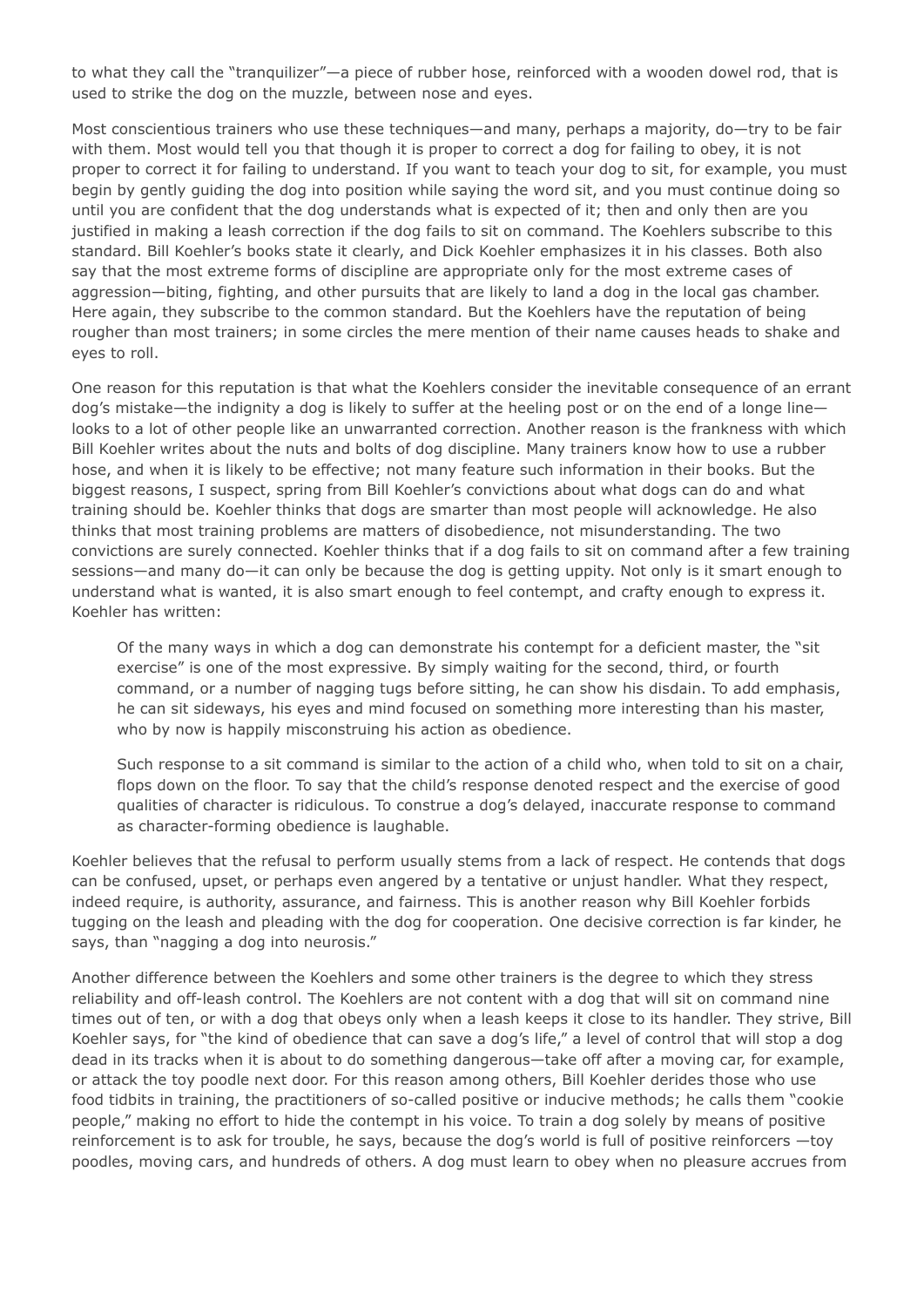doing so; sometimes the only motivation that will work is respect for (some would say fear of) unpleasant consequences.

To ensure that this motivation will work even when the dog is off the leash, the Koehlers use a couple of implements designed to convince the dog that the handler is ubiquitous or omnipotent—able to administer corrections when he appears to be out of reach or even out of sight. One of these implements is a "throw chain," a short length of chain similar to that used in choke collars, doubled over and fastened in a way that makes it a convenient throwing object. After a dog has learned to perform the standard exercises on the leash, the Koehlers use the throw chain to wean it off the leash, directing it at the dog's backside if the dog fails to come immediately when called. Later they add a "light line," a length of fishing line that, Bill Koehler has written, "should be very strong, very long, and very light: so strong that your dog couldn't possibly break it; so long that, regardless of [the dog's] great speed and your slowness, you would have no difficulty in grabbing the trailing end [if the dog were to bolt]; and so light that its weight and length would be almost imperceptible." The idea is to persuade the dog that it can be reeled in at any time; it can never be certain of being beyond the long reach of the handler.

IF YOU CAN IMAGINE THESE TECHNIQUES being practiced on a group of thirty more or less contentious dogs, by a group of thirty more or less exasperated dog owners, in a public place like a park or a pet-shop parking lot—flying chains and flipping dogs and jolting leash corrections and people yelling "Ouut!" at the absolute top of their lungs, with now and then a snarling dog suffering a loss of its environmental control—then you can imagine the sort of public-relations problems Bill Koehler has encountered in more than forty years of dog training. He once showed me some faint scars in his fingertips and told me this story about how he got them:

"I was in Griffith Park, in Los Angeles, and this person, who wasn't even in our class, brought a Dobie" he means a Doberman pinscher. "Honest to God, it had bitten seven people in a week, including a policeman. There was nothing wrong with the dog, but the dog had controlled its owners, see, and had gotten unstable, because he had no authority figure at all. So they handed me the leash, and the dog tried to take me. I mean he was out to get me. So I took him airborne. Well, the women—we were working on a basketball court there in Griffith Park, and the women had all piled their purses together, at one end of it. And I backed up holding the dog—did you ever step on a pile of purses? Man, you go down! So I went down on the cement, see. He was going after my face, but luckily I kept a hand on the collar, and then somebody grabbed him—I couldn't get up because there were purses all around. There was a guy over on the tennis court, when I had the dog hung up, and he said, 'What are you tryin' to do, kill that dog?' A big old guy playing tennis. And what I said to him I wouldn't repeat even to another man. I think one of the things I said was, 'Come on over—you handle him.' This always shuts them off. But it just bugs you when you're trying to do something for people, with an animal, and one of these wincers doesn't understand."

By the time Koehler began writing books, his contempt for the wincers—or the "humaniacs," as he sometimes calls them—was so finely developed that he decided to take the offensive. When I read his first book, I thought I was reading the second or third, so combative was its tone; I assumed that I'd lost track of a book somewhere and that Koehler was answering its critics. In the first chapter he goes after psychologists, tidbit trainers, the authors of other dog-training books, and—most vehemently—the "kindly" people:

They range over most of the civilized world; generally one or more will be found close to where dogs are being worked. They often operate individually, but inflict their greatest cruelties when amalgamated into societies. They easily recognize each other by their smiles, which are as dried syrup on yesterday's pancakes. Their most noticeable habits are wincing when dogs are effectually corrected and smiling approvingly at each other when a dozen ineffective corrections seem only to fire a dog's maniacal attempts to hurl his anatomy within reach of another dog that could maim him in one brief skirmish. Their common calls are: "I couldn't-do-that—I couldn't-do-that," and "Oh myyy—oh myyy. " They have no mating call. This is easily understood.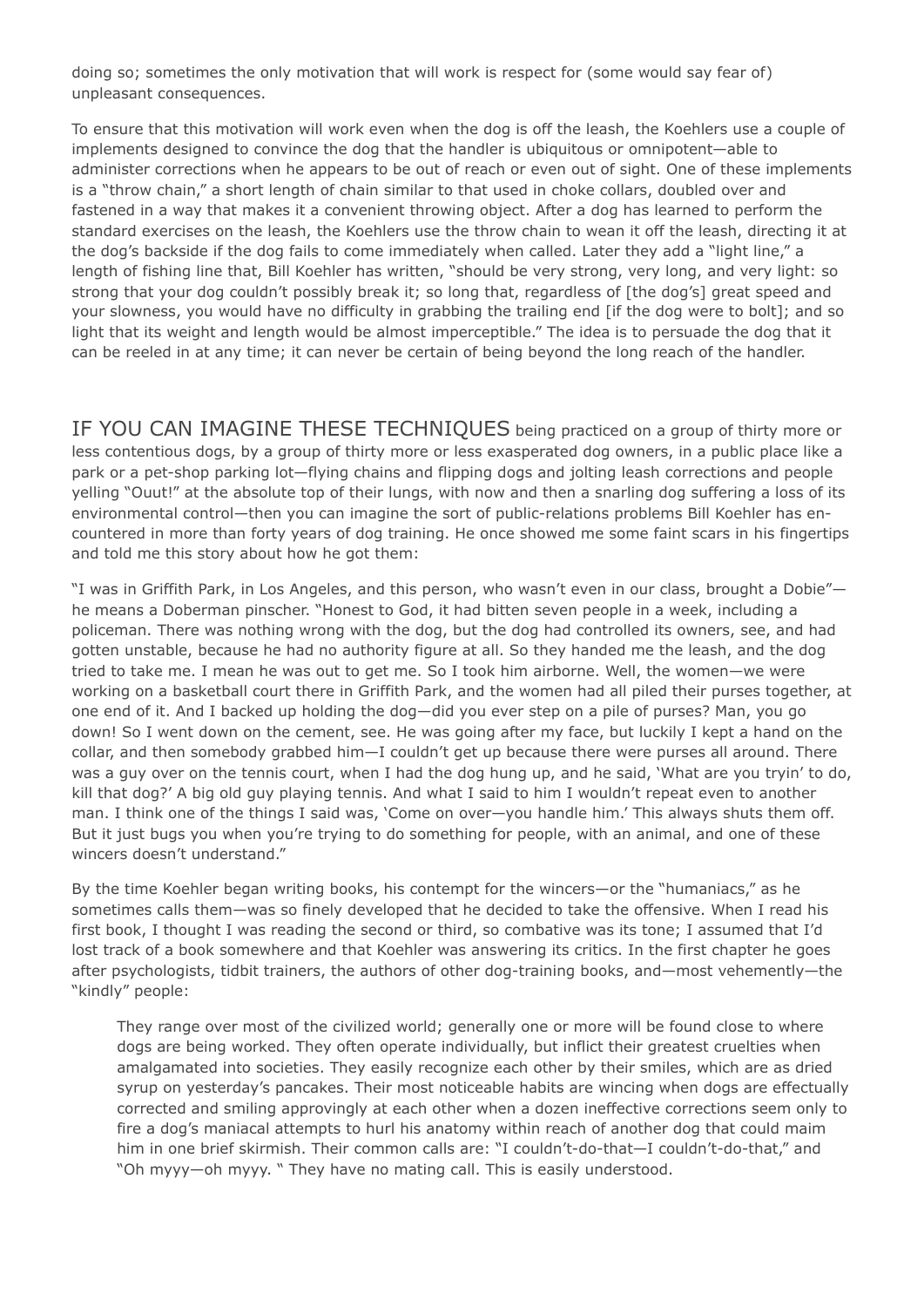When I asked Koehler what he was so angry about, he assured me that he was not answering any critics when he wrote that passage. It was a preemptive strike. "See," he told me, "I think most people are sane, and I wanted a way that I could alienate all the nuts and get the mentally sound people to read my book." On another occasion he made me laugh out loud by announcing, "I guess the nicest thing that could happen to you is to enjoy the enmity of the incompetent." This is another reason Bill Koehler has a bad reputation in some dog-lovers' circles: he baits his adversaries. He takes an almost perverse pleasure in shocking them.

He can't help himself. "See, I love dogs. Believe me, I've slobbered over more good and worthless dogs than almost anybody. Yesterday morning I was bawling like a baby because I had to have an old dog put down. But you know, sentiment is one thing, but there's a time for logic, too, in the training of dogs and every other profession. I suppose that every doctor who's had to open the abdomen of a child felt some sorrow for that child, but he also felt a responsibility to take whatever drastic steps were necessary to try to save the child's life.

"I've run a survey, from Cape Town, South Africa, to Regina, Saskatchewan, and in this survey I ask the people who are attending my clinics a simple question: If they were a social menace, and if they had their choice, would they rather be put to sleep in a black box or be knocked cold? And from Cape Town all the way to Regina, I've never run into anyone who would rather be put to sleep permanently than knocked unconscious, if it took that.

"I think these humaniacs are the worst damned enemies that dogs and other people have. . . . A lot of this stuff sounds so nice—'We love our doggies.' Cripe. They don't really love 'em, they love themselves, and they love their image of being such kind people. And I'll tell you this, when their dog gets killed unnecessarily from running out in traffic, they're very apt to go the whole route and put a little box edged in black in *Off-Lead* magazine or one of those: Terdle, 1979-1982.' And the poor dog would be alive today if they had vertebras instead of Jell-O."

 $1 | 2 | 3$ 

Anmelden | Aktuelle Site-Aktivitäten | Missbrauch melden | Seite drucken | Powered by **Google Sites**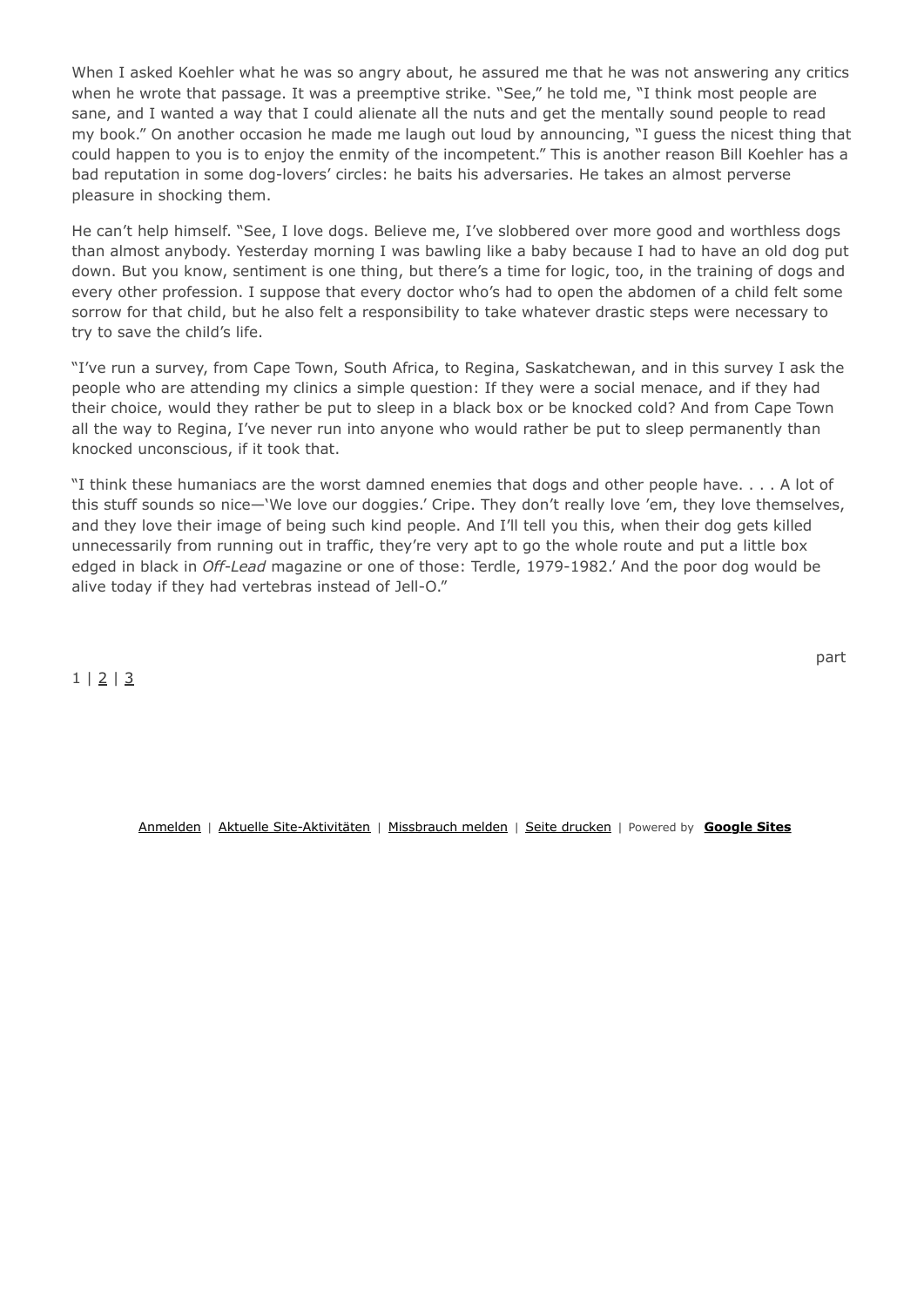### Four Ways to Walk a Dog, part 2

#### By Michael Lenehan part 1 | 2 | 3

WATCHING BERNIE BROWN teach a dog to heel would drive Bill and Dick Koehler up a wall. The Koehlers walk a dog on a slack leash and tempt it to err, so that it can learn from its mistakes; Brown holds the leash taut, so that the dog will have no choice but to walk in the correct position. The Koehlers forbid "bribing" a dog with food and "nagging" it with repeated commands; Brown teaches a puppy to watch him by fluttering his fingers at his belt buckle, sometimes holding a tidbit there, saying "Watch . . . watch . . . watch . . . watch." The Koehlers think that dogs are smarter than most people give them credit for; Brown is one of the people who don't give them much credit. "I treat a dog as a very simpleminded animal, like a mentally retarded child," he says. "I go very slowly." The Koehlers aim to teach a dog the "consequences of its own actions," stressing the animal's dignity and the handler's authority; Brown tries to make training fun and exciting for the dog, expressing enthusiasm with a particularly gooey sort of baby talk: "Look at that baby! Look at that boy! Oh my goodness, oh my goodness gwacious, is that bootiful! That's just scwumptious." When he's particularly pleased, he'll hold a dog's snout in his hands and kiss the dog full on the lips, loud and wet.

Finally, whereas the Koehlers are straightforward, perhaps to a fault, about the use of physical force in training, Brown's attitude is a bit more complicated. Having learned his first techniques from traditional, military-style trainers—practitioners of what he calls the "jerk 'em, sock 'em, bang 'em method"—Brown now claims to have found a better way. His method, which he pointedly calls "the No-Force Method of Dog Training," does not eschew force so much as seek to avoid it as long as possible. Brown admits that for some dogs forceful training is the only way to get results. But for others—the majority, he says—it does more harm than good. It can make a "soft" dog or a shy one nervous, withdrawn, even aggressive. Brown therefore envisions a ladder of escalating force, and he advocates taking each dog only as high as is necessary to get results. Where his own dogs are concerned, he'd rather replace the dog than climb all the way up, but of course he cannot ask the same from everyone who comes to him for help, so he operates by a double standard that he readily acknowledges. I once heard him say to a roomful of dog owners: "I can't bang a dog around. I cannot live with myself if I have to beat up my dog. I can beat up your dog okay. I can handle that."

At times the Koehlers and Brown appear to be in entirely different businesses, and in a way they are. Brown is one of the extremists of dog training—one of the "obedience people" (as distinct from "pet people," in Brown's parlance), who have turned training into a means of amusement, a form of human competition. Obedience competitions—or trials, as they are called—are regulated by the American Kennel Club and held at dog shows all over the country. In them dogs are required, among other things, to heel, jump over hurdles, retrieve wooden dumbbells, respond to silent hand signals, and pick from a group of objects the one that bears the handler's scent. By accumulating points in these trials, handlers can work their dogs up through a progression of obedience titles, from C. D. (companion dog) to O.T.Ch. (obedience-trial champion).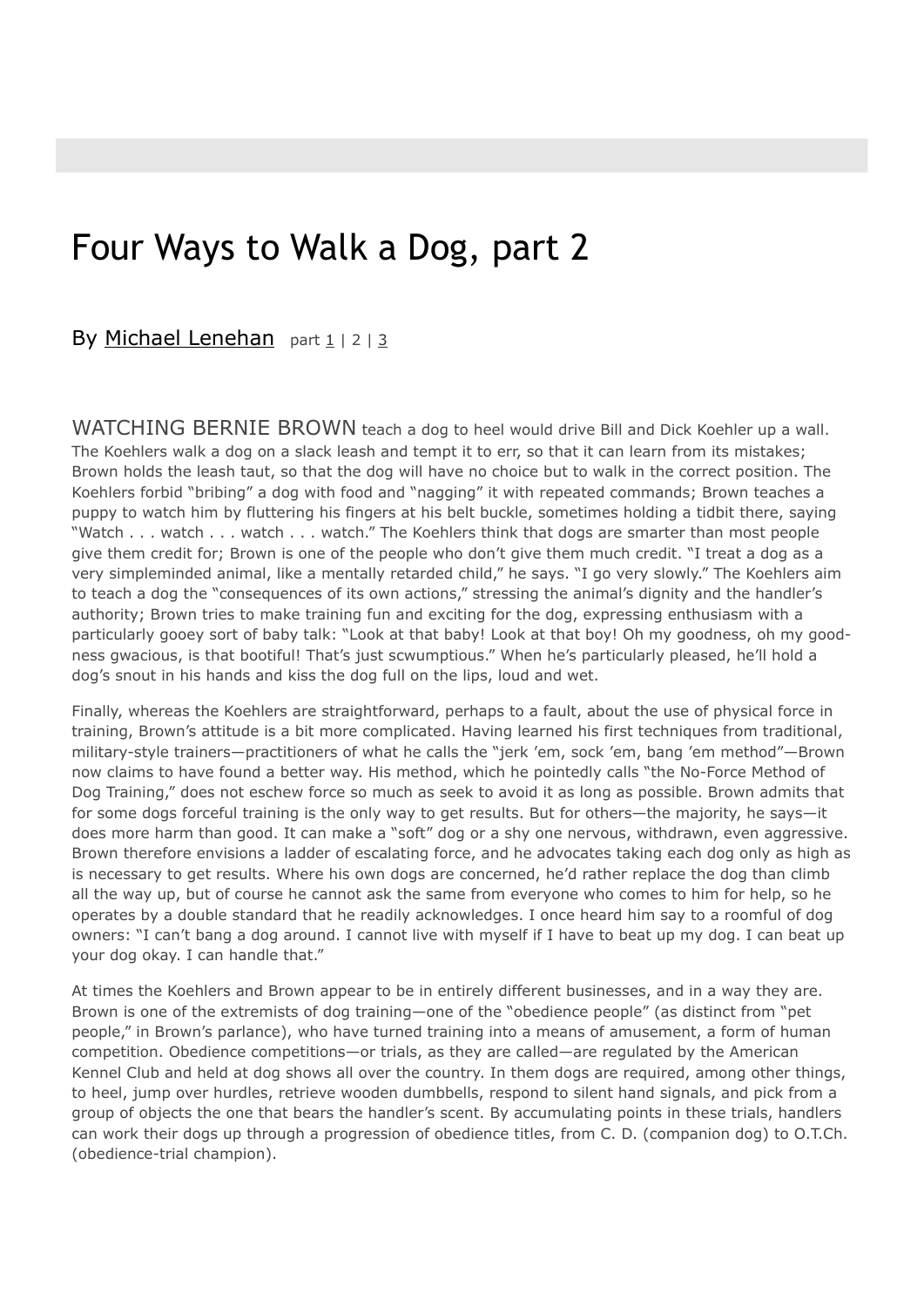Few people are better at this game than Bernie Brown. For three years running, 1979 through 1981, his male golden retriever Duster—properly Ch. and O.T.Ch. Meadow-pond Dust Commander—was the Ken-L-Ration Obedience Dog of the Year, meaning he had scored more obedience-trial points than any other dog on the circuit. Brown retired Duster in 1982, at the age of six. Until last summer, when he was surpassed by another golden retriever, Duster had scored more points than any dog in the history of AKC obedience competition. Such a feat requires not only a talented dog but also a driven handler. Brown, a former newspaper copy editor and magazine publicist, says that obedience competition is his ego trip. "You know, you walk into a room where there's a thousand dogs, and you walk by and people say"—his voice drops to a whisper—""Look who's here. That's Bernie Brown!' That's my high in life. That's what turns me on. Don't think it's not something to be able to walk into a room in Detroit or Carolina or Florida or California or wherever I go, and when I'm in the ring suddenly from all over the room people come just to stand by and watch—don't think I'm not aware of that. Do you know I retired Duster a year before the dog should have been retired? Why? So nobody in the world, not one person alive, can say, 'Oh, I saw that dog, he wasn't so great.' I retired him at his peak, because I never wanted anybody to say, 'Well, Jesus, that's Bernie Brown? What's so great about him?' I don't want that. It would hurt my pride too much. I can't handle that."

Duster begat his own successor in the obedience ring, a male golden called Chip, short for Meadowpond Duster's Chip Off the Block. (Meadowpond is the name of the kennel where the dogs were bred.) Chip was only sixteen months old when he competed in the Gaines 1984 United States Dog Obedience Classic, held in Elizabeth, New Jersey. He won in the novice division and earned the meet's highest score, 199 out of a possible 200. But later, as Chip moved from novice to open competition, a spine problem surfaced, ending his career; the open level is where the jumping begins, and Chip was literally unable to make the leap. Brown found him a home with some pet people and began searching for another competition dog. He was still searching a year later. When I first met him he was high on Skor, a golden puppy that he had just begun to work with. A couple of months later, when we met again, Skor was in the doghouse and Brown had a new world-beater, Cajun. He said, "Regardless of how good I am —and I really think I am one of the best trainers in the United States—I am only as good as the dog working with me. Duster made me look fantastic. Skor makes me look like a piece of …. I think Cajun is going to make me look as good as Duster." But it's hard to judge a young puppy. By Brown's own reckoning Cajun was the sixteenth dog he had tried as Duster's replacement. His pride would not allow him to return to competition until he had found the perfect partner. "When I go into the ring, I want 'em to say, 'That little . . . that sonofabitch has got another one.' I want them to hate me."

Success in the ring is Brown's chief source of ego gratification; it also generates his chief source of income. He gives occasional group training classes, like the Koehlers', and he makes house calls to deal with problem dogs, but most of his livelihood comes from private lessons and weekend seminars that he gears specifically to AKC obedience competitors. (He has also written a couple of training manuals, the first of which is dedicated to Duster.) I attended a seminar he gave in Bristol, Tennessee, for about fifty dogs and their owners, mostly women. (Obedience competition is overwhelmingly female.) He put on a good show. He's a compact, peppery man of fifty-three, who could easily be mistaken for forty-three. He is affable, open, and hopelessly profane—if he fails to swear within five minutes of shaking your hand, you're probably making him nervous. Working the floor of a YWCA gym with a wireless microphone clipped to his shirt, he instructed his audience the way he teaches his dogs: very slowly, repeating some sentences two or three times for emphasis. He larded his talk with "we"s and with teacherly phrases like "In other words" and "What do I mean by that?" Once in a while he brought Duster or Cajun to the center of the room to illustrate a point. (Skor had been left at home, in Hinsdale, Illinois.) Brown harangued the audience, swore at them, ridiculed their pitiful ignorance, and they laughed and ate it up.

"Write this down," he told them. "As a dog trainer, you have one function only. One function only. What is that function? I'll tell you. It is, you're not to let your dog make a mistake. It's that simple. What is your job as a dog trainer? Pure and simple, cut out the bull. . . Not let your dog make a mistake. Now, I am in the minority. Most trainers feel that we have to let the dog make a mistake so we can correct the dog. Because how does the dog know what's wrong unless the dog is corrected? That's the way ninety percent of the dog training is done today in this country. I think that's wrong."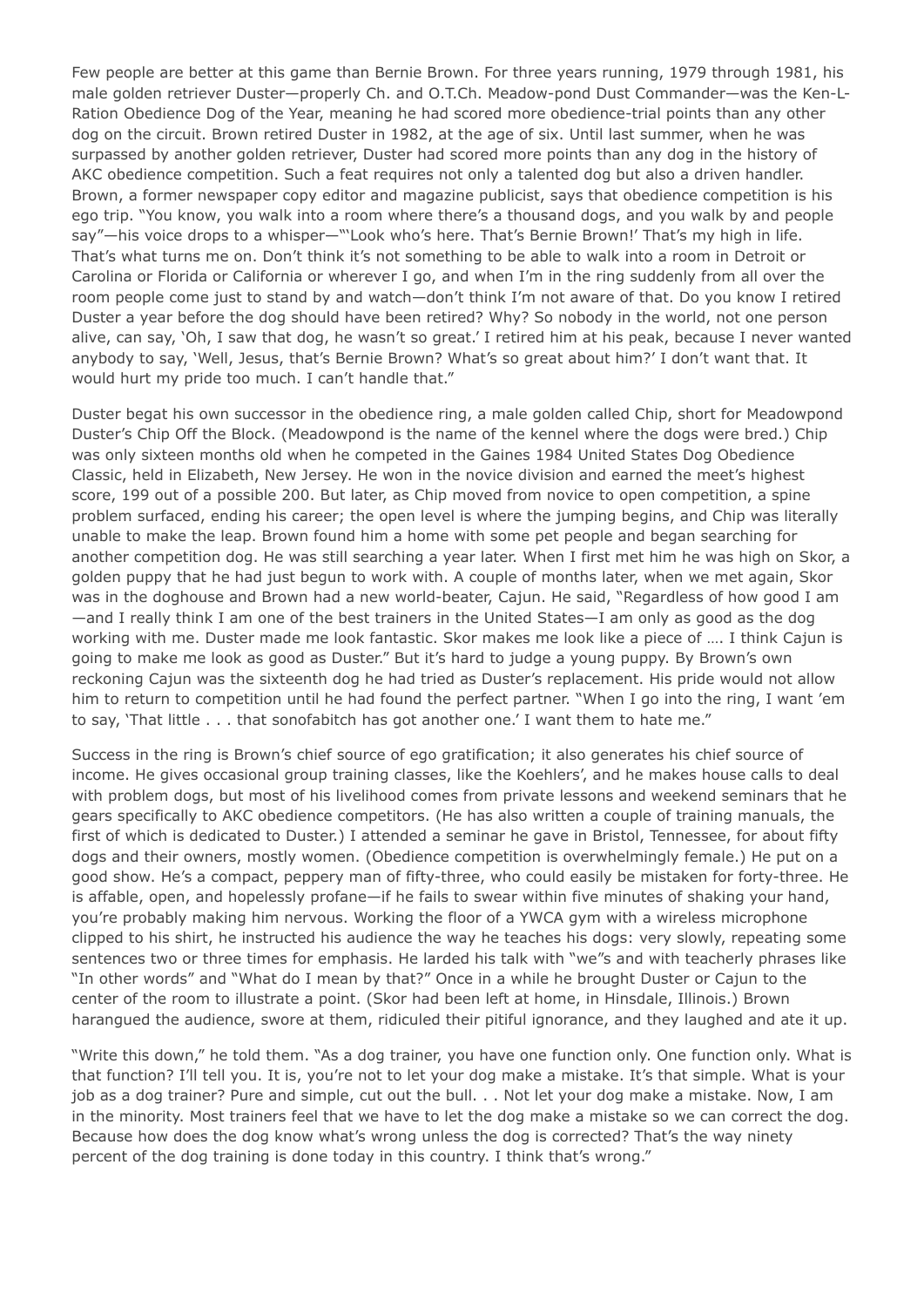An example of what Brown thinks is right is his heeling technique, which he calls binding. He uses an extra-short leash—he just happens to have them for sale; you can pay during the doughnut break—and grasps it just above the clip that attaches it to the choke chain. Holding the leash taut as he walks, he gives the dog virtually no room for error. He uses a different verbal command to correct each of the four mistakes the dog can make. If he feels the dog forging ahead, he commands "Get back"; if he feels the dog lagging behind, he says "Get up"; if the dog wants to swing wide to the left, "Get in"; if it crowds in toward his leg, "Get out." Brown walks the dog in this fashion for minutes, days, months—until, as he likes to say, "the dog tells me it's ready to go on to the next step." The dog tells him through the taut leash, by not pulling in any of the four forbidden directions. The next step is to repeat the whole process, holding the hands a bit higher on the leash—one inch higher. Brown moves up the leash literally an inch at a time, until the dog can heel reliably on a slack leash and finally on no leash at all. Then it's time to teach the right turn: back down to the bottom of the leash and up again, an inch at a time. This progression in tiny increments is characteristic of all of Brown's training, even the advanced, off-leash work involving jumps and retrieves.

At the seminar Brown gave two main reasons for teaching the heel this way. The first stems from his working assumption on canine intelligence. The conventional way to teach heeling—used by Barbara Woodhouse, among many others—is to walk the dog on a slack leash, jerking in the appropriate direction to correct the faults of forging, lagging, and so on. The handler commands "Heel" on setting out and repeats the command with each correction—"Like this," Brown mocked, jerking a poor imaginary dog on the end of a leash that he held in his hands: "If the dog goes wide—'Heel!' If the dog crowds in —'Heel!' I want the dog to go around—'Heel!' I want the dog to swing—'Heel!' Now look at that from the dog's standpoint. Say we're walking off-leash, where I can no longer jerk the dog, and I say to the dog 'Heel!' Should he swing, get up, get back, get in, get out—or fall on the floor in total frustration? I have given him six definitions for one word. So you say, 'He can figure that out.' Well, maybe your dog is smarter than my dog. See, my dogs are very dumb. So I give my dogs one word to mean one thing. 'Get back' means only one thing. 'Get in' means only one thing."

The second advantage of this technique, Brown claims, is precision. "Jerking is a very unscientific way to get a dog in the heel position," he said. "If I jerk the dog back, where do I jerk him back to? If I jerk him forward, how far is forward? Binding lets me bring the dog within a sixteenth of an inch of where I want him to be."

IN THE STRANGE WORLD OF COMPETITIVE OBEDIENCE, inches count. To earn the title of companion dog, a dog must qualify in three separate novice obedience trials. In each trial it must score at least 170 points out of a possible 200, and it must receive at least half the points allotted to each of the trial's several exercises. (For example, the off-leash heeling exercise is worth forty points; any dog that fails to score at least twenty on it does not qualify—a shameful fate known to obedience people as NQ.) Here is what the dog must do: heel on and off leash, staying in position when the handler speeds up, slows down, and turns; sit automatically whenever the handler stops; heel on leash as the handler walks in a figure eight; stand still and allow itself to be touched by the judge; come without delay when called and sit directly in front of the handler; move when commanded from this sitting position to the heel position, at the handler's left knee, and sit there; sit and stay in a line of other dogs for one minute, and lie down with the other dogs for three minutes, while all the handlers stand on the opposite side of the ring.

To most pet people, a dog that could do all this would qualify as a fairly well trained dog. Most obedience people would consider a score of 170 reason to look for another hobby. Bernie Brown considers a score of 195 reason to look for another dog. The difference between the qualifying score of 170 and the perfect score of 200 lies in the speed, enthusiasm, and precision with which the dog completes the exercises. Points can be deducted if a dog lags a few inches while heeling, if it walks lackadaisically when commanded to come, or if it sits with its tail end a few degrees off center.

Brown thinks that competitive obedience is the most stressful endeavor a dog can endure—more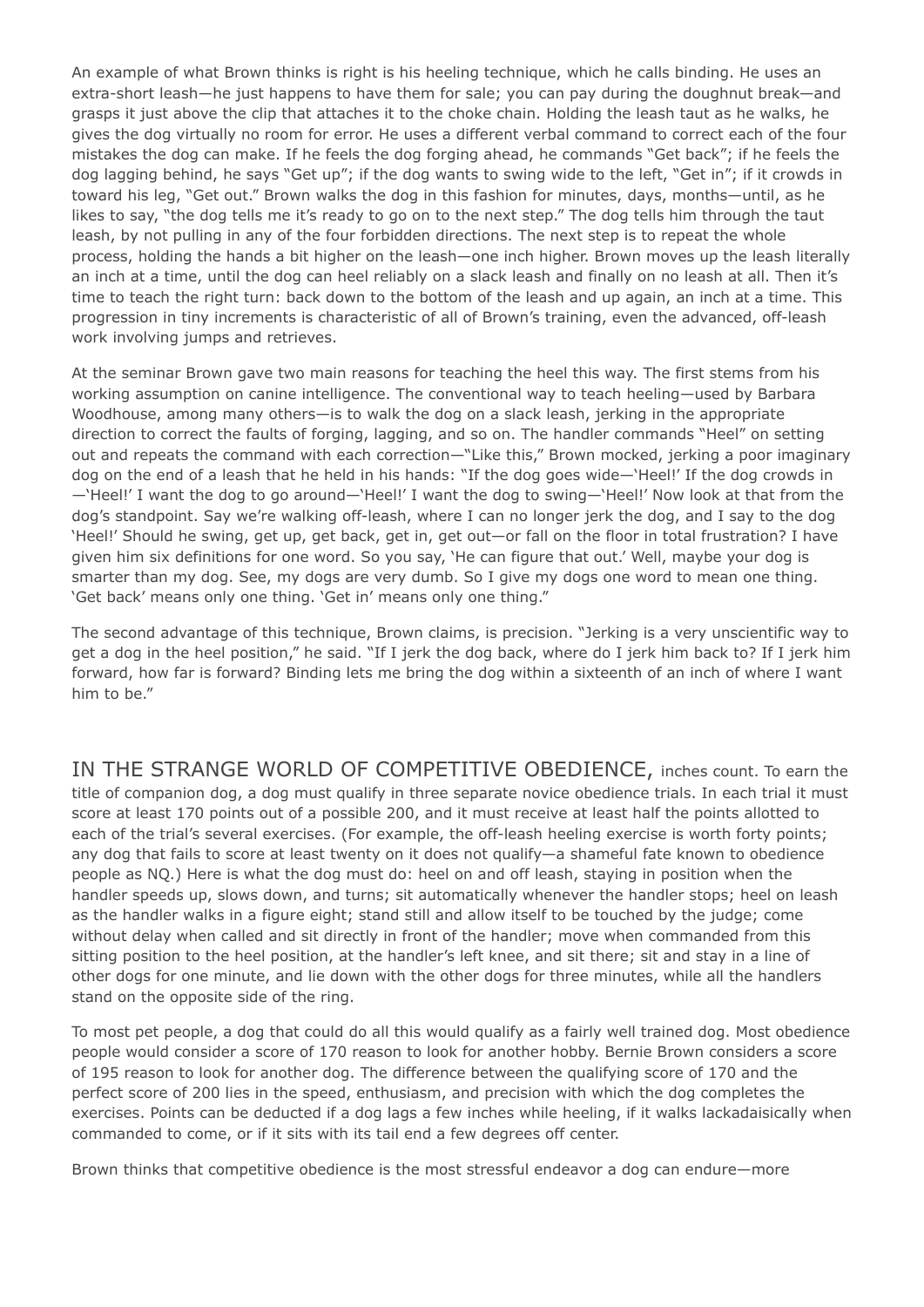stressful even than the responsibility of guiding blind people through busy city streets. When he first told me this, I scoffed, but later I came to understand what he meant. I suggested to him that the difference between a guide dog and an obedience dog might be something like the difference between an infantryman on patrol in wartime and a grunt performing drills in boot camp. The infantryman's job is more dangerous and his responsibilities greater, but he enjoys a sort of freedom, and to an extent he can control what happens to him and his buddies. In comparison, the grunt in boot camp endures a particularly grating kind of stress. He has no freedom, no real responsibility, and very little appreciation for the utility of lockstep marching, snappy saluting, and precision bed-making. To the grunt, it all seems an arbitrary exercise of authority: If the object of marching is to get from one place to another, why am I being hollered at for walking out of step? Similarly, a dog might ask, if it could ask such things, If the object of sitting is to be still at this person's side, why am I being corrected for placing my butt a few inches to the left of my nose?

Brown liked my analogy. When I went on to suggest that competitive obedience is perverse and unnatural, he said, "Probably, you're not too wrong. I've said that dogs don't think or reason; they communicate in animalistic terms that we don't really understand. But I guess if dogs could talk, the dogs would say, 'Hey, this is a bunch of …. A dog is not made to be a precision animal. God didn't make him to be a machine, to be wound up like a robot."

Brown, a pro among hobbyists, demands much more of his dogs than most obedience people demand not only more precision but also more enthusiasm, or at least the appearance of it. In the ring he aims to present a picture of unalloyed joy, exuberance, communion between dog and master. His golden retrievers walk with an almost equine prance, bending their heads around his leg to look adoringly up at his face. It's a sight to see, and Brown insists that it is a consequence not of training but of the dogs' temperament. Once, for my benefit, he took Cajun for a spin around the ring; the dog was only fourteen weeks old at the time, but he already had that Bernie Brown look. Brown said, "The average dog walks along and says, 'Aaah, let's get this over with.' But the natural temperament of this dog just says 'I want to please you: you enjoy it, I enjoy it, I love ya, I'm happy, I want to do it, I'm having a ball.'

"Now," Brown asked me, "did I train him to do that?" No, he had not yet begun to train Cajun formally. "The dog popped out of the womb like that," Brown said. This is why he devotes so much energy to finding the right dog. He wants his dogs to look happy and enthusiastic under extraordinarily difficult circumstances, and he is convinced that dogs able to do so are born, not made. When he's "campaigning" a dog, as he campaigned Duster for three years, he competes in sixty or seventy shows a year. "Load the dog into a car, drive five hundred miles one way to a dog show, compete on Thursday, Friday, Saturday, Sunday, take him back five hundred miles—week in, week out, week in, week out. You know something? In the history of the sport of obedience only three or four dogs have been able to handle that grind." The grind is part of the reason that Brown tries to avoid forceful training. He says that if he showed ten times a year, he might be able to get away with using conventional methods. But, he says, "I know that a dog can't stand that while competing seventy times a year. You can't beat a dog up to make it work like that. Numerous competitive trainers have tried it, and they've all gone down in flames."

IN HIS MANUALS AND SEMINARS BROWN STRESSES THAT whatever one's objectives in owning a pet—competition, companionship, or anything else—selecting a puppy of the proper temperament is more important than any training method. Too few dog owners, he says, are aware that dogs even have temperaments, and their ignorance is the main reason that animal shelters are euthanatizing seven to ten million dogs each year in the United States. "You talk to a pet owner and say, 'What about the temperament of your dog?' and he won't even know what you're talking about. He'll say, 'I've bought a dog. My grandfather had a dog, my father had a dog, I had a dog, and now my son's got a dog. It has two legs in front, two legs in back, and a tail. What's temperament?"' As he said this, Brown was warming up to a diatribe, getting into character. "Then the dog starts snapping, growling, barking, and it's 'What have I got here? What's the matter? I better get something. I better get a book.' The guy goes in the store and picks up Barbara Woodhouse's book. 'Hmmm, "There are no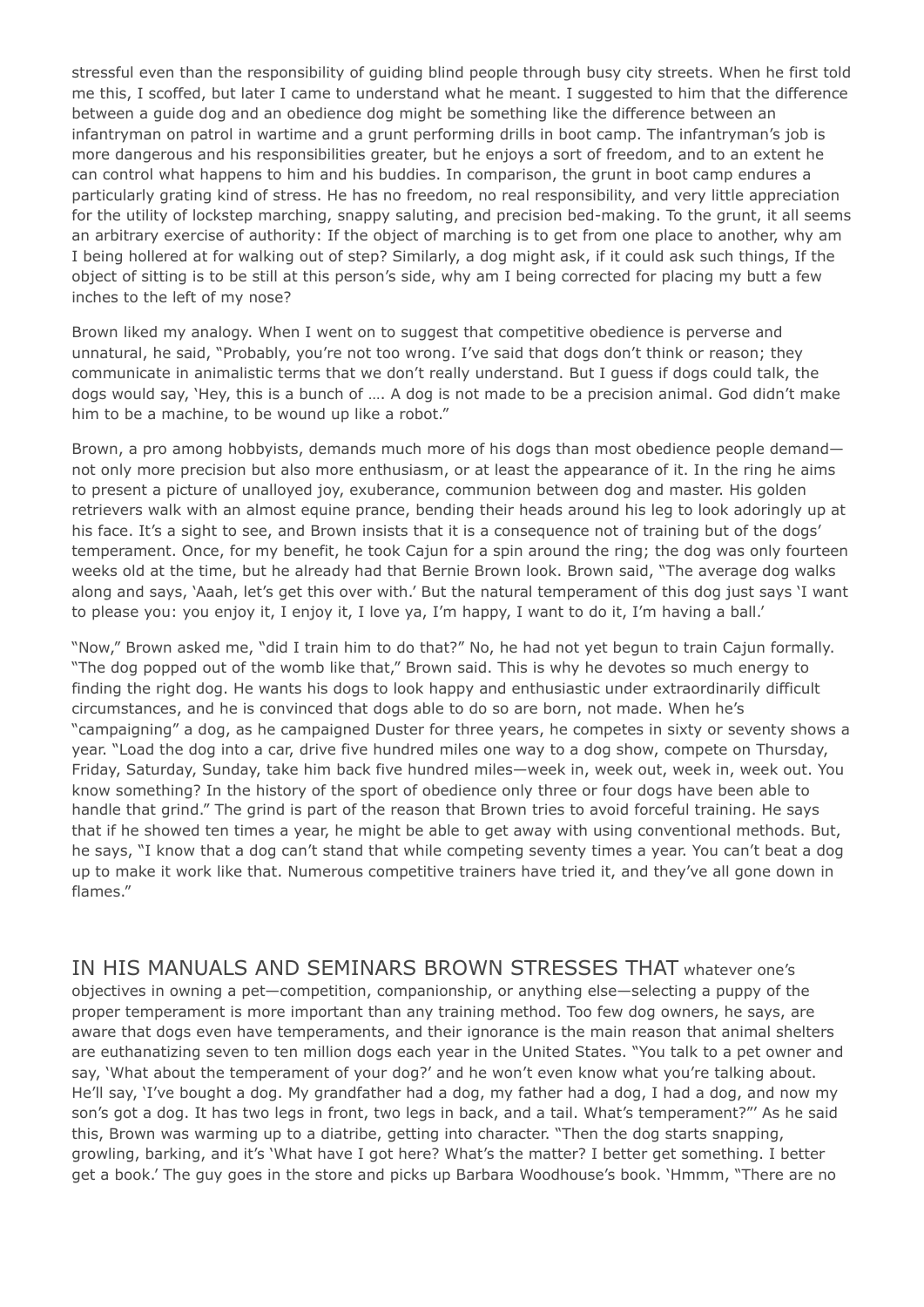bad dogs, only problem trainers." Jesus, I'm doing something wrong. Barbara Woodhouse, I've seen her on Mery Griffin. I've seen her on Johnny Carson. Obviously there's nothing wrong with the dog—it says so here. There's something wrong with me.'"

Brown believes that the world is crawling with bad dogs. The commerce in purebred dogs has increased dramatically since the end of the Second World War. In 1930 and 1940 the American Kennel Club recorded about 48,000 and 83,000 new registrations respectively. By 1950 the number had shot up to about 252,000, and in 1970 it exceeded a million. (The number of purebreds registered by the AKC is of course only a small percentage of the country's total dog population. According to the Pet Food Institute, the United States is home to about 50 million pet dogs in all.) Brown believes that much of the rising demand for dogs is being met by less-than-conscientious breeders and pet-shop operators; the result, he thinks, is a serious decline in the temperamental quality of our pet-dog population. "In 1940 I had my first dog, a cocker spaniel. The cocker spaniel was the number-one breed in the country. Everyone wanted a cocker spaniel because of a dog named My Own Brucie. He was a black cocker, and he was on all the cereal boxes and magazine ads. . . . The breeders went insane. They bred mother to son, father to daughter, and on and on, and suddenly the cocker spaniel turned into a vicious, snarling, mean, aggressive little bastard. Today the cocker is one of the most miserable-temperament dogs in the world."

Almost all of the dog people I know agree with Brown that sloppy breeding—and particularly the overbreeding that tends to occur when a breed becomes very popular, as a result of a movie or a TV show, for example—has seriously harmed some breeds, both physically and temperamentally. Most would agree that a prospective pet owner can avoid many common pitfalls by educating himself, getting good advice, and carefully selecting a dog rather than simply obtaining one. This does not mean, however, that you have cause to panic if you've recently come home with a hastily acquired cocker spaniel. Breed stereotypes are like any others: valid though they may be as generalities, they do not apply reliably to individual dogs. Moreover, Brown's perspective differs greatly from that of the ordinary pet owner. As a competitor he demands much from his dogs, as a trainer he sees a disproportionate number of incorrigible cases, and as a character he tends to express himself enthusiastically. The cocker is not the only dog whose temperament qualifies as miserable in his view.

"The same can be said of the Irish setter," Brown says. "They bred the brains out of the Irish setter. They bred the brains out of the German shepherd, the Doberman. They're breeding the brains out of the rottweiler, and they bred the brains out of the collie. The dog your grandfather had is not the same as the dog your son has. The collie had a big, wide, pie-shaped head, and he was massive, a hundred pounds. Now the collie's head is about that narrow"—Brown was holding his fingers a few inches apart. "The old Irish setter had a massive, gorgeous head. Today an Irish setter is an insane, off-the-wall maniac. They bred the brains out of him. That's where dogs are going today."

DANIEL TORTORA IS THE ONLY DOG TRAINER I MET who was able to say, with a perfectly straight face, "Come on into my office." His office is on a wooded estate, about three acres, in Upper Saddle River, New Jersey, an expensive suburb of New York City. His house is just outside the office door. His pool is out back, and his fire-engine-red Mercedes is usually parked up at the top of the hill. As we talked in one corner of the office, Tortora's assistant, Andrea Meisse, was working in another corner, entering data into a computer system that keeps track of Tortora's cases. Shelves in the room are packed with video cassettes documenting some of his more impressive cures. Behind his large desk is a small library of academic and reference books—Aversive Conditioning and Learning, Physiological Correlates of Emotion, Structure and Function in the Nervous Systems of Invertebrates, and dozens more. Arrayed on one wall are a collection of diplomas, including a Ph.D. in psychology from Michigan State, 1973. A sign down at the roadside identifies the place as Dr. Tortora's Pine Hill Kennels. A few miles away in Queens, where Tortora grew up, it would be called a nice setup.

In Tortora's training method—which is named RemBehCon, for remote behavior control—a dog is taught to heel in eighteen discrete steps (nineteen if you count heeling backward), enumerated in a computerized document called the RemBehCon Training Thesaurus. The first step, command level 1,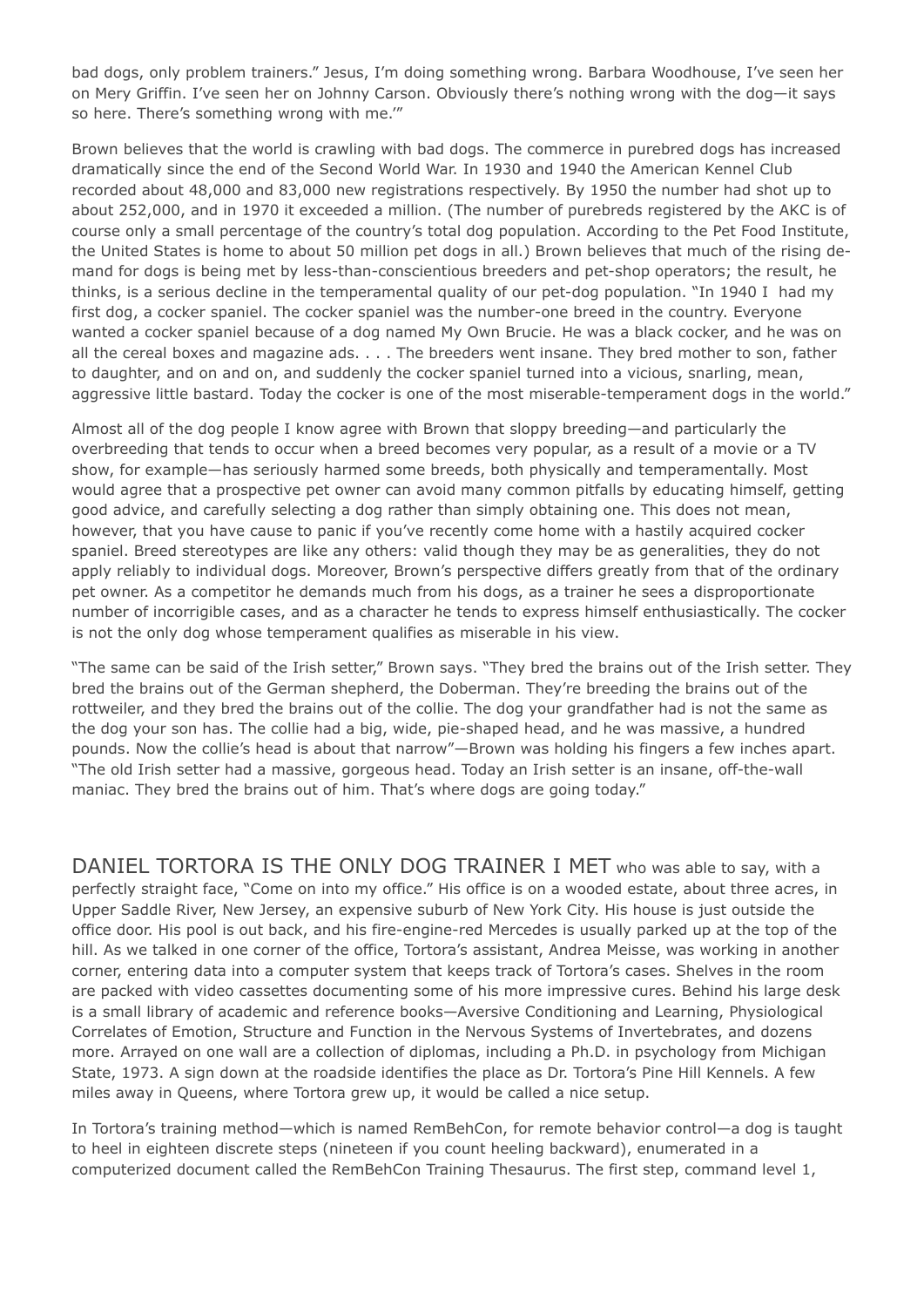goes by the description INDUCED HEEL. Definition: dog can be induced to follow handler, walk alongside handler. The inducement might be a tidbit, a hand slapping playfully on a thigh, or merely the dog's affection for the handler. Command level 18 is SUCTION: find the heel position from progressively increasing distances from handler with an attraction close to the dog + FULL HEEL. (FULL HEEL is command level 9, a drill-review of levels 1-8.) "This is what most people have, if they're lucky," Tortora told me, pointing to the top of the list. "This is what most people want," he said, sweeping his hand down toward the bottom. He laughed generously, as he often does; the ironies of life and of dog training seem to amuse him greatly. "Customers come to see me and they say, 'I want something very simple. All I want the dog to do is to listen to me when I tell it something.' What they mean is 'All I want the dog to do is come when called when he's chasing a rabbit, or sit calmly when he's getting prepared to jump excitedly on a guest.' All they want the dog to do is be controlled in the most demanding situations."

As Tortora defines it, dog training is the act of getting from what the customer has to what the customer wants—from the top of the list to the bottom. His Thesaurus, which he says is one of the keystones of his method, lays out for each of eighteen different commands a progression of tasks arranged in order of increasing difficulty. A dog is not asked to heel at level 6 (circles and figure eights) until it has mastered level 5 (straight lines at varying paces). In this respect Tortora is similar to Bernie Brown. "A correction trainer will be around here," Tortora said, waving his finger over the middle of his list, "and then the dog will be exposed to an attraction, and it will be punished, or corrected, for going toward the attraction. In my way of training that's sort of like teaching a child arithmetic, giving it a test in calculus, and then punishing it for failing." Bernie Brown's cardinal rule of training—never let the dog make a mistake—is in Tortora's argot "errorless learning," a concept that he says is well accepted among behavioral psychologists. And Tortora's leash technique—"leash pressure," he calls it, to distinguish it from the traditional jerking—is somewhat similar to Brown's binding. But Tortora parts company with Brown, and many other trainers, when it comes time to move from on- to off-leash control, probably the most difficult step in all of dog training. This is the point where Bill Koehler resorts to the throw chain and the fishing line. Tortora has used Koehler's techniques and admits that they work. "But you can't imagine the cursing," he says. "You know, if you've got a fish on the end of a fishing line, it gets tangled up. You can just imagine the potential problems if you've got a dog on the end of the line." Tortora, as one might expect from a quick look around his office, prefers a higher-tech approach. What puts the Rem in RemBehCon is another keystone of his method—a Tri-Tronics model Al-90 remote-control trainer, or what is commonly called a shock collar.

Tortora's kennel is a place where nitty-gritty dog training meets highfalutin experimental psychology. That's a rare intersection. Here Tortora is advising the readership of *Gun Dog*, "The Magazine of Upland Bird and Waterfowl Dogs," on the qualities that make a desirable retrieving prospect:

I want an easily developed natural fetch. I want the pups to chase after a bumper when it's thrown and have a desire to carry it around. I want pups that will naturally choose water over land.... If you find a pup with a good set of qualities, you can get a shallow water retrieve in his first session with water. I got all of this and more in my pups, so I'm pleased. So now what?

Here he is addressing his colleagues in the Journal of Experimental Psychology: General, 1983, Vol. 112, No. 2:

The data seem to suggest that safety training may create in dogs a sense of control over environmental stressors. By teaching the dogs a behaviorally balanced battery of prosocial "coping" responses, they may be developing the canine counterpart of "self-efficacy" or "courage." This cognitive modification . . . may be of prime importance to the success and stability of the results.

LIKE MOST OF THE DOG TRAINERS I've encountered, Tortora trained his first dog in his early teens, largely by the seat of his pants. "He was a combination German shepherd and yellow Lab, a really big sucker. I have no idea how I trained him. I just figured it out. I never read a book on it; I think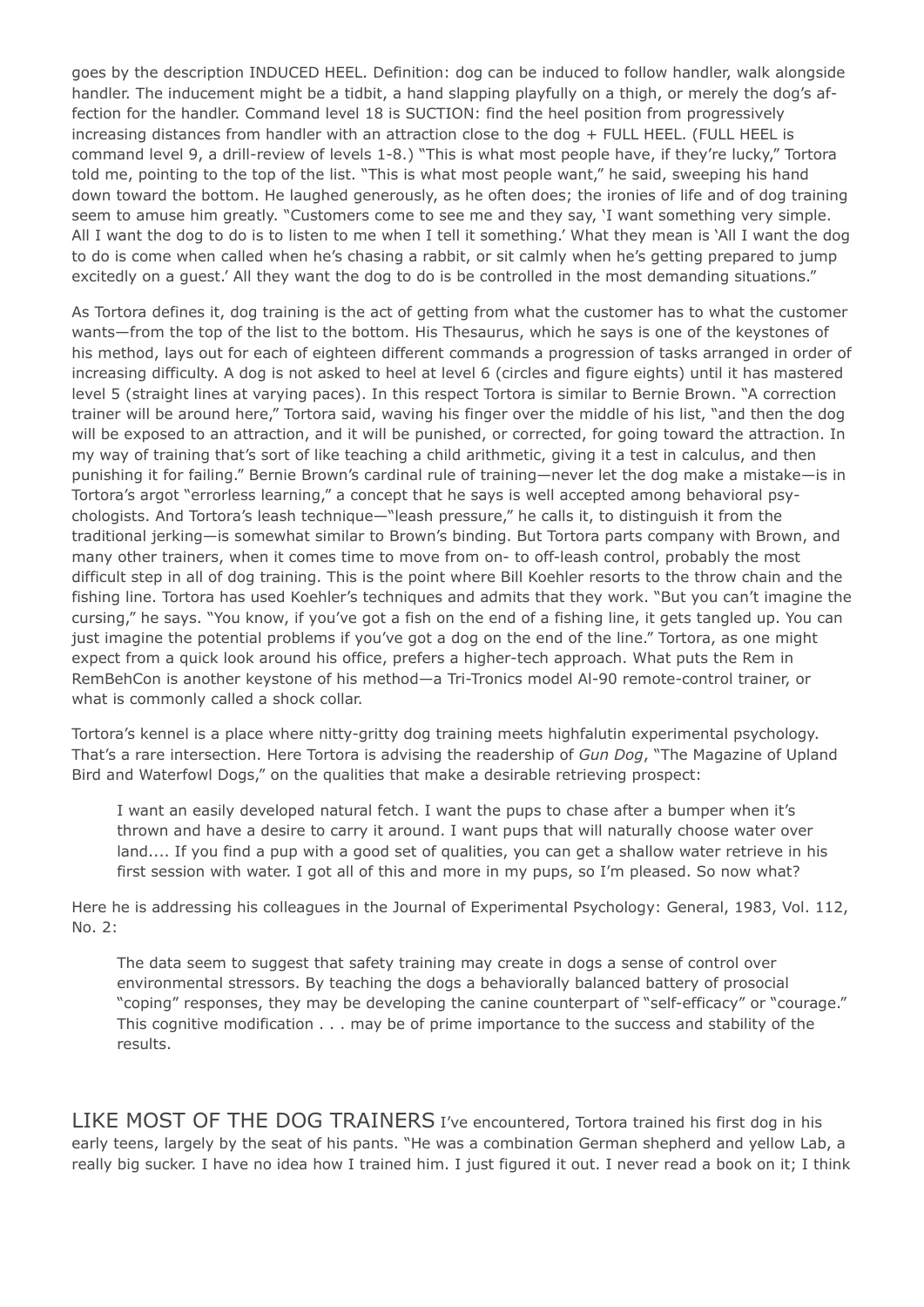I read a pamphlet, but I don't think I heeded it. It just made sense to me to do it this way: give a command just before the dog was about to do what I wanted him to do anyhow." Later, as a psychology student, Tortora would learn a name for this training technique—overlaying. He used it to teach his dog to defecate and urinate on command. "I waited until he was about to have to go anyhow; then I'd run him outside and give the command for defecating, which was 'Hurry up."' Tortora told me he went to camp one summer and left the dog with his father, neglecting to give complete instructions. His father walked the dog ten times in two days, to no avail, and finally called the camp in a panic. Tortora told him the secret words, and the crisis passed.

At Michigan State, Tortora worked not with dogs but mostly with rats, and mostly in the area of what is called escape-avoidance learning. He gave me a brief lecture on it from behind his desk, stopping occasionally to fish for a journal reference or to pull a book from the shelf behind him. (He teaches a few psychology courses at Jersey City State College.) "In a standard, basic escape-avoidance study—the first one was done in 1948, by a guy named Neal Miller, but his experiment was a little more complicated than this—you'd put a rat in a box. On one side of the box there are shock grids on the floor, and on the other side there are none. The two sides are divided by a small hurdle. A light comes on, and a second later electrical stimulation is sent through the floor. The rat hops around—no attempt is made to make this a nice experience for the rat—and then jumps over to the other side." With repeated trials, Tortora. said, the rat learns to jump to the other side of the box as soon as the light comes on, before the electrical stimulation begins. "So the rat goes from escaping the stimulation—that is, jumping when it is on, when he's sort of having a hotfoot—to avoiding it. Now, once you teach a rat a really clear and unambiguous avoidance response, it sticks; it's very hard to extinguish that habit." Many behaviors learned by lab animals fade away when the reinforcement used to elicit them, whether positive or negative, is removed. If pecking a key no longer yields a morsel of grain, the pigeon soon loses the inclination to peck. If turning the wrong way in a maze no longer causes its foot to be shocked, the rat soon ceases to go the right way. In short, when the rules of the game change, the animal's behavior changes as well. But in avoidance learning the animal does not know that the rules have changed. "If you turn off the electricity," Tortora said, "so the light comes on but there's no shock following it, the rat still jumps. It makes sense, because the rat's jumping before it can find out that there's no electricity anymore."

In *Understanding Electronic Dog-Training*, a book written for and published by the manufacturers of the Tri-Tronics training collars, Tortora explained the principle of avoidance learning in dog-training terms:

Research has proved that a habit learned through avoidance training is the most permanent of all habits. To understand why, look at the situation from the dog's perspective. Let's say you trained your dog to sit using avoidance training. This means that you have convinced your dog to expect that sitting on command prevents discomfort. Thus, every time he sits on command, he feels that he has successfully avoided the discomfort, regardless of whether he really did or not. Everytime he sits on command, he reinforces his belief that the rules are still in effect since he didn't feel electrical stimulation.

 There's an old joke that conveys the powerful effects of avoidance training. It goes like this: A man walks into a psychiatrist's office and sits on his hands. When asked by the psychiatrist why he is sitting in such a peculiar position, he says, "I always sit on my hands, it keeps the lions away." The psychiatrist replies, "There are no lions in Manhattan." To which the man responds, "See! It works."

 After the dog has been trained to sit on command with avoidance training, if he could be asked, "Why are you sitting so nicely when commanded, you haven't felt electrical stimulation in years?" the dog would reply, "See! It works."

Tortora began working with dogs again after he completed his doctorate, in 1973. Within about a year he had hung out his shingle as an animal psychologist in Spring Valley, New York, not far from his present home. But he did not immediately understand how relevant his academic training was to the problems that pet owners were bringing him. When he first encountered the electronic dog-training collar, he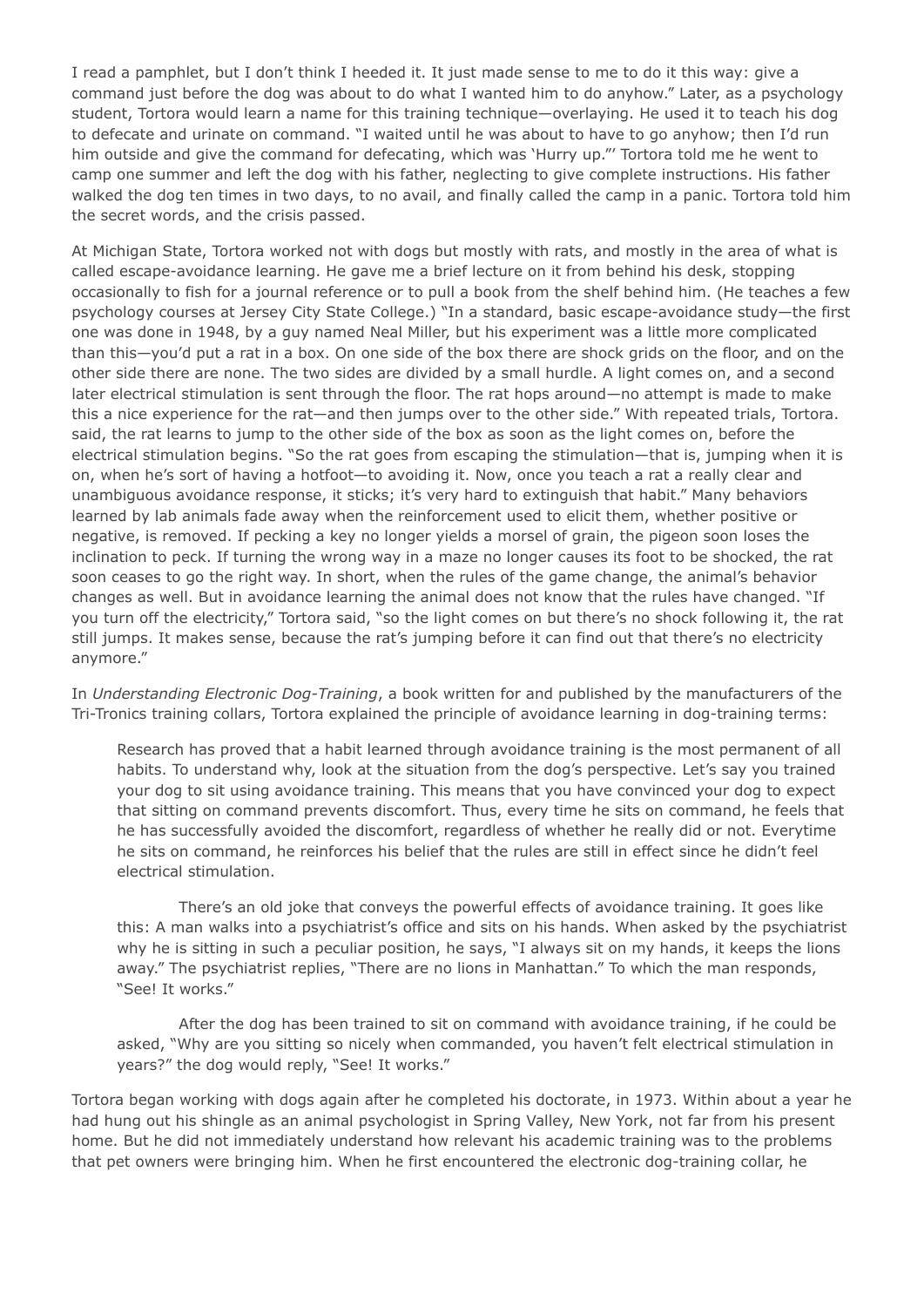didn't even see the connection between it and the shock grids that he had worked with in grad school.

"I was taking dogs in, and I was running up against problems like, Here's a dog doing something wrong when I'm not there, and I need to be able to stop it. I think stealing food was the first case like that. What I needed was a device to deliver an aversive stimulus when I wasn't around. But I didn't even know that radio-control collars existed." At the time, a few shock collars were on the market; in principle (though not in electrical output) they were basically remote-control cattle prods, popular especially with the trainers of tracking and retrieving dogs, who need a way to correct their dogs at great distances. Before such devices were developed, some hunters used the fishing-line method that Bill Koehler advocates. Others used such imaginative techniques as "dusting," which is essentially shooting a load of buckshot at the ground near the dog, so that the earth appears to explode forbiddingly in response to the dog's mistake. Tortora sought something a little more practical. "I made a few calls," he said, "and bought my first radio-control collar from a trainer who said, 'Oh yeah, I got one of those.' He dusted it off—I think he was grateful to find somebody to take it off his hands." Tortora soon learned why. "When I first used it, I used it the same way everyone else was using it—to punish the dog. And I quickly saw the problems. The intensity was too high, and the results were not predictable. If a dog was jumping up on the kitchen counter, I could fix that problem using the collar, but then the dog wouldn't even go into the kitchen anymore. Or if the phone rang just before I pressed the button, the dog would be afraid of the phone. These were unpredictable results you wouldn't get when you had an animal in a Skinner box, where there was only one thing it could do."

Tortora said he floundered with the collar for about a month before realizing, suddenly, that he had been seduced by the ethos of traditional dog training and had abandoned the principles of behavioral psychology. "I remember sitting in my old office, in Spring Valley, and doing one of these," he said, smacking his hand against his forehead. "I said, 'What, did I forget what I've been doing for the last seven years?' Then I started thinking about how to use the collar in the escape-avoidance paradigm, and everything grew out of that."

Tortora began talking with the collar's manufacturers, who were in the process of transforming their product from a dirty little secret into a rather sophisticated behavior-modification tool. The original Tri-Tronics collar was fairly simple: pushing a button on a hand-held, battery-powered transmitter sent a radio signal to a box on the dog's collar; two pronglike contacts protruding from the box conducted an electrical charge to the skin of the dog's neck. The charge was supposed to hurt, just as a jerk on a leash is supposed to hurt; the purpose was punishment, and no one pretended otherwise. Present models are different. Now the user can set the electrical stimulation at one of five levels, the highest of which corresponds to the single level available previously. Tortora, who helped the company determine which levels would work best, believes that the change allows the collar to be used as a motivation rather than a punishment. At a low level, he says, the electricity may stimulate the dog's neck muscles, causing them to tense, without activating the pain nerves, whose response threshhold is higher. Thus the stimulation may be felt not as pain but as a "pressure to perform," similar perhaps to the pressure that a dog feels when a choke collar binds it in a heeling position. Tortora has some reason to believe that when a dog is naturally motivated to perform—for example, when a retriever is fetching, indulging the instincts bred into it over centuries—the stimulation may even be felt as a form of arousal. Both Tortora and John Maurice, a trainer who was working for him when I visited his kennels, told me that a dog's perception of the electrical stimulation can depend on the way the handler presents it. Tortora demonstrated this to me with one of his own dogs, Levi, a German short-haired pointer. He gave her a jolt while she was running full-tilt after an airborne Frisbee; she ran right through the stimulation, with no reaction that I could discern. A few minutes later she made a mistake in another exercise. Tortora yelled "No!" and gave her another jolt of equal intensity. She yelped in pain.

(I have felt the third strongest of the five available shocks on my finger, which is no doubt more sensitive than a dog's neck. The sensation was certainly uncomfortable, but I'm not sure I can call it pain. I have seen the collar used on several different dogs by several different handlers, at Tortora's kennels and elsewhere. Usually the dogs flinch or tense visibly in reaction to the stimulus, but they do not act as though they have been struck or punished.)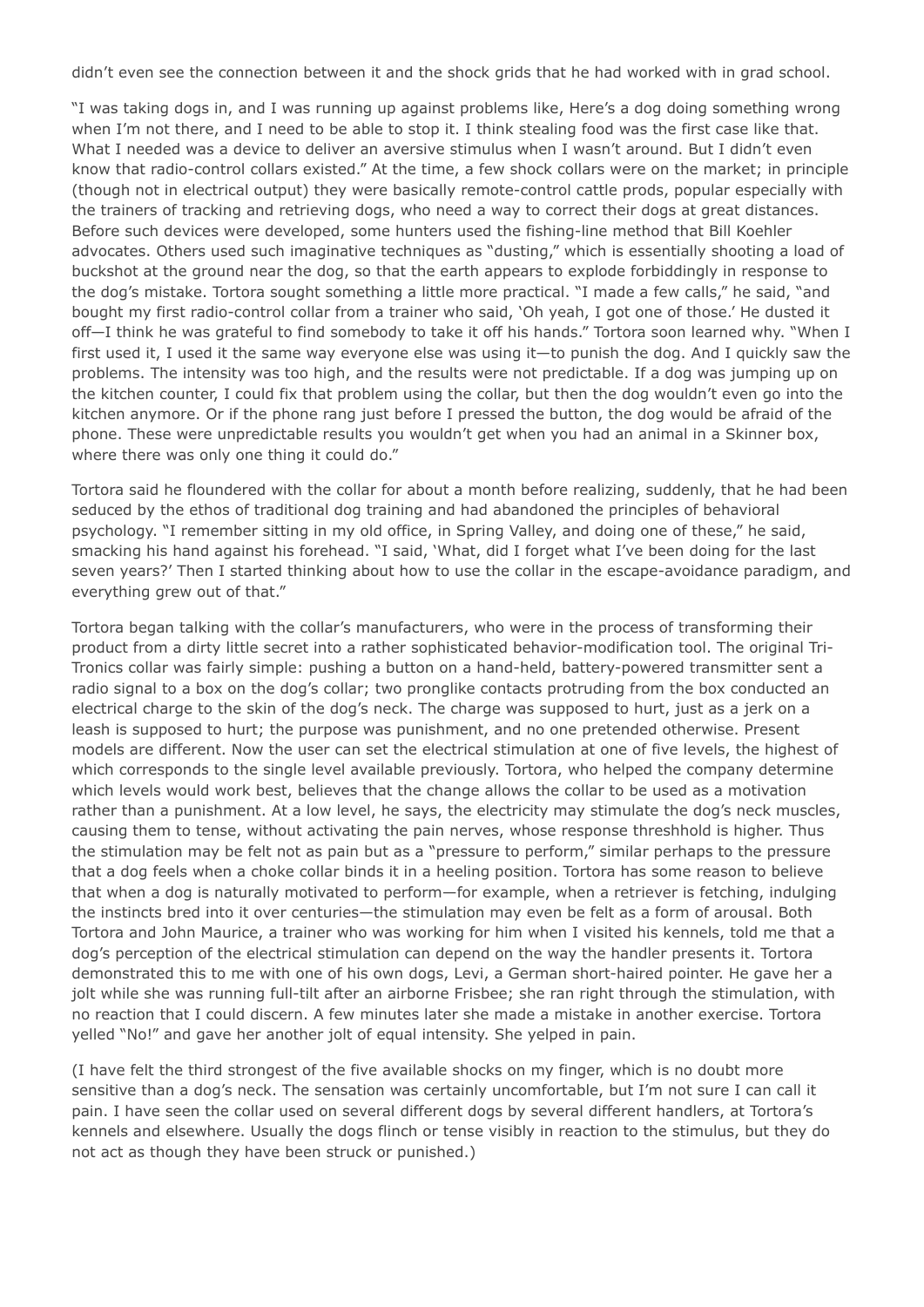Two of the three remote-control trainers now available from Tri-Tronics are designed explicitly to serve as escape-avoidance teaching devices. In these models each burst of electrical stimulation is preceded by a conditioning tone audible to the dog—a brief buzz that predicts the onset of stimulation, just as the light does for the rat in the shock box. Like the rat, the dog can learn to avoid the shock by responding quickly to the buzz. A button on the transmitter allows the handler to send the buzz only, without any accompanying electrical stimulation. In addition, the top-of-the-line Tri-Tronics trainer also produces a second tone, a beep that follows the electrical stimulation. This feature, added at Tortora's instigation, is based on "relaxation theory," a concept developed at Michigan State by Tortora's major professor, M. Ray Denny. The beep serves as a "safety tone," an indication that the shock is over. It too can be decoupled from the electrical stimulation, and can therefore be used to signal the dog that it has performed well and has avoided the aversive stimulus. "From half a block away," Tortora says, "I can say 'Good dog' by pushing a button." Eventually, if the training goes according to plan, the electricity drops out of the system and the dog can be trained entirely through the use of the conditioning tones.

In "Safety Training: The Elimination of Avoidance-Motivated Aggression in Dogs," a study he published in the *Journal of Experimental Psychology: General*, Tortora describes using the remote-control collar to train thirty-six problem pets—biters, snappers, and growlers referred to him by veterinarians. These were what he calls "avoidance-motivated aggressors"—dogs that in his judgment had learned to use aggressive behaviors as means of avoiding stressful or unpleasant experiences. (Rambo, the kitchen terrorist invented for the beginning of this article, would probably qualify as an avoidance-motivated aggressor.) Tortora trained these dogs to respond to the standard obedience commands—come, heel, sit, stay, and so forth—according to his usual procedures. That is, he introduced the electronic collar only after each dog had learned the commands through more conventional training methods, and he played fetch or tug-of-war with the dog as a part of the training regime, because he believes that such play the only chance most dogs ever get to exercise predatory instincts, which they no longer really need—is the most powerful reward a trainer has at his disposal. (It is also, he points out, more convenient than a pocketful of smelly liver treats.) In the end, Tortora claimed, every one of the thirty-six dogs was cured completely. Having learned aggression as an avoidance response, he explained, they were able to discard it, or suppress it, after learning a new set of avoidance responses in training. By imposing stress on the dogs, in the form of electrical stimulation, and teaching them that they could avoid it by obeying commands, training gave them alternative ways of coping, and ultimately a sense of control over their environment. Even their carriage—"the manner of holding and moving the head or body"—improved. In a word, the dogs became confident.

THE TRI-TRONICS COMPANY, which retains Tortora as a consultant, has taken pains to inform dog people that its products seem to be most effective when used as behaviorist tools rather than as instruments of punishment. But prejudice against the shock collar dies hard. I have encountered several dog trainers who dismiss it as vile but who apparently don't understand how the manufacturer recommends using it. I have heard the editor of a dog magazine announce that he'd never publish an article encouraging its use. Tortora believes that the prejudice is rooted in the mind-set of traditional dominance-submission dog training: trainers who know only punishment and physical dominance naturally assume that these are the purposes for which the collar must be used.

Tortora thinks that dominance does enter into training, but as a consequence, not as a starting point something a trainer earns rather than something he seizes. A well-trained dog perceives its teacher as one who "gives good advice," Tortora says. "When I say something and the dog does what I say, or if the dog makes a certain movement after I make a certain sound, the dog eliminates pressure and gains reinforcement. If you consistently give the dog good advice about how to deal with its environment, then of course you're going to be the leader. If you think about the head of a pack, a dog or a wolf may bite or attack the subordinate members if they get out of line, but I don't think that's the key to holding dominance. I think the key is successfully controlling the whole pack's movements. If you ever saw a pack hunting, you know that the way the leader moves controls the rest of the pack. The result of that of course is the chase, or the successful bringing down of the prey. So it's movements—not obedience, not right and wrong, and not necessarily dominance. You never seek that, you get it. It's a by-product.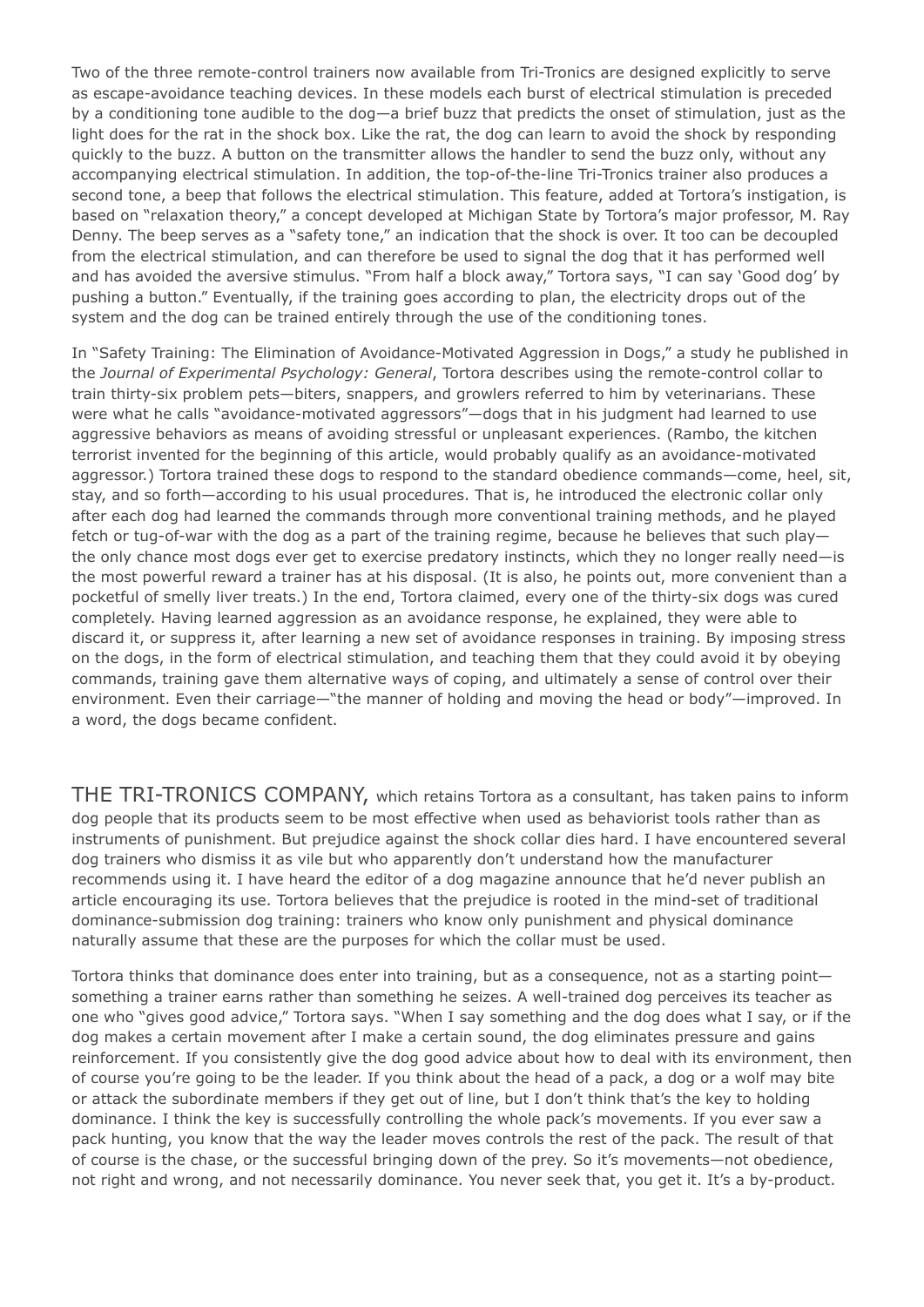"If you look very carefully at the successful correction trainer, you'll see that he's using the terminology of correction training but he's actually doing escape-avoidance learning. I've watched, I've had the opportunity of being sent around the country to watch very successful trainers. They use the same words as other trainers, but they're a little out of kilter. They've learned to do it a little different because they say it gives them a 'better result.' They have discovered escape-avoidance learning." So have horse trainers and elephant trainers, Tortora says. When a rider wants a horse to turn, he applies pressure to the head or mouth, and the horse turns to escape the pressure. A mahout trains an elephant the same way, using a clawlike device to pull the animal's ear. "Horses have a dominance hierarchy," Tortora says. "Elephants do too. But I don't think the mahout seeks to dominate the elephant. Ultimately he does dominate, but—you know, with a dog the suggestion is you throw it over on its back. What do you do with an elephant?"

part  $1 / 2 / 3$ 

Anmelden | Aktuelle Site-Aktivitäten | Missbrauch melden | Seite drucken | Powered by **Google Sites**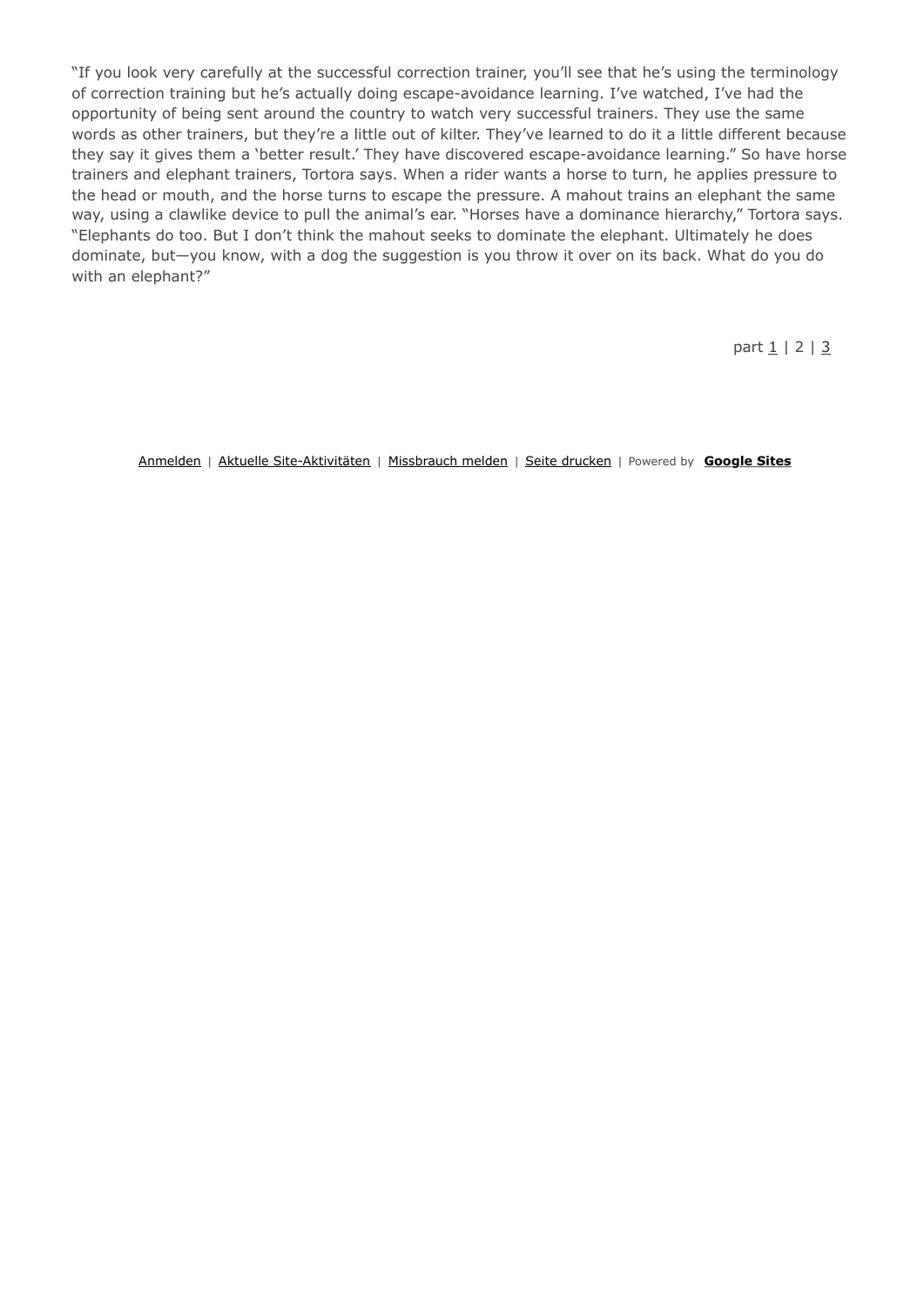# Four Ways to Walk a Dog, part 3

By Michael Lenehan part 1 | 2 | 3

"HEEL," USUALLY THE FIRST command a dog hears in training, is one of the last learned by a Seeing Eye dog. From the start these dogs are taught to pull ahead. Only after their training is well along—when they have learned to stop at intersections and walk around ladders and ignore the attentions of other dogs, children, and well-meaning adults—can they be introduced to the idea of heeling. When giving the command, the trainer drops the handle of the special working harness and holds the dog only by its conventional leather leash. The dog must learn that on leash it's a follower; in harness it's the boss.

The Seeing Eye, Inc., of Morristown, New Jersey—the first organization in the United States to provide guide dogs for the blind (and the only one entitled to the name Seeing Eye)—places about 230 dogs every year. A few of these dogs, mostly golden retrievers, are bought from breeders; a few are donated by the public; the rest are German shepherds and Labrador retrievers bred by the organization in its own kennels. Seeing Eye dogs are selected and bred generally for calm disposition and convenient size they must fit comfortably under desks, restaurant tables, and so on—but a certain amount of variation is desirable. Blind people come in all sizes and temperaments, and so must their dogs.

Seeing Eye dogs are not quite the astounding creatures that myth makes them out to be. For example, they do not typically respond to such commands as "library" or "coffee shop"; their blind masters must tell them to go right, left, or forward at every intersection. Nor do Seeing Eye dogs read traffic lights. A much-repeated misconception is that, being color blind (as all dogs evidently are), they learn to stop for the top light on a traffic signal and to go for the bottom light. In fact their masters decide when it is time to cross the street, usually on the basis of what they hear; the dogs' job is to disobey the command when crossing would not be safe. Seeing Eye people call it "intelligent disobedience."

Most dogs need about four months to learn the job. For the first two weeks of this period they are drilled in basic obedience. For the last four weeks they practice guide work with the blind people to whom they have been assigned. In between they walk, walk, walk the streets of Morristown, five days a week, rain, snow, or shine, pulling behind them a band of dedicated and very well conditioned young men and women, mostly hearty, good-looking people dressed in the functional attire of the outdoor-fashion catalogue houses. Last summer I spent some time following one of these trainers, Pete Jackson, on his rounds. And I do mean following.

"THE BASIC THING WE'RE PLAYING WITH HERE is that the average domesticated dog wants to please humans. My goal is to teach the dog what makes me happy." Jackson, blond, well tanned, and voluble, thirty-seven years old, was driving into Morristown when he offered this capsule analysis of dog training, nearly shouting to be heard over the clatter of his Seeing Eye van. Behind us, clipped to chains hanging from the truck's walls, were his students for the morning, Zoe, Walt, and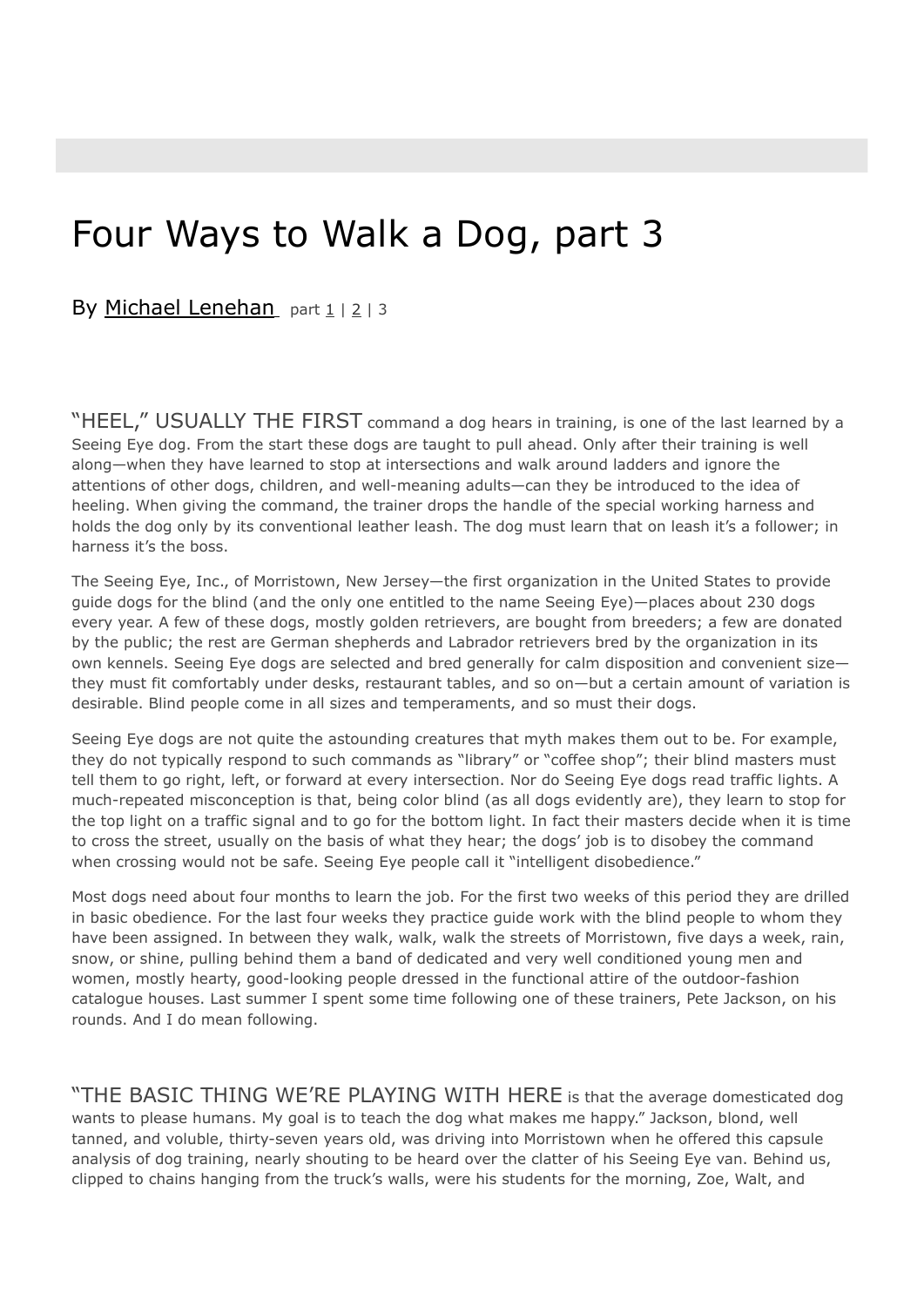Mickey—two shepherds and a yellow Lab. (The names of all Seeing Eye dogs have been changed.) Jackson was working a string of eight dogs, all in their eighth week of training, their sixth week in town. Today, as on every weekday, each would get thirty to forty minutes of work. "The dog has its own concept of safety," Jackson continued. "It doesn't have to be trained to avoid bumping into things. What the instructor has to do is increase the dog's degree of clearance, so its body becomes two and a half feet wider. It's like the dog grows an extension. The most difficult thing for the dog is to learn how to start and stop this 150-pound human being at the end of the harness. They develop a skill similar to that of the leading partner in a dance."

The Seeing Eye must take special measures to ensure that the puppies it raises will become devoted partners. Though they are not ready for formal training until they are about a year old, they cannot be kept in kennels much past their second month of life. Researchers have found that dogs undergo a critical socialization period, from about three to about twelve weeks of age, during which they form social habits that persist more or less throughout their lives. Puppies removed from the litter and given lots of human attention early in this period have been known to identify so strongly with people that as adults they have had difficulty mating with other dogs. Similarly, if a puppy's principal companions throughout this period are litter mates or other dogs, it will probably never get along well with human beings; kennel-raised dogs are often nervous around people and distrustful of them. The general belief among dog people is that puppies should begin to receive a significant amount of human attention at seven or eight weeks of age; this gives them the opportunity to socialize with both dogs and human beings. The Seeing Eye farms its puppies out at the age of eight weeks to the families of 4-H Club members in New Jersey, Pennsylvania, and Delaware. The 4-H families adopt the dogs for about a year, during which time they introduce them to elementary obedience exercises. Then the dogs return to the Seeing Eye for the first phase of their formal education, two weeks of intensive training in the basic obedience commands. They learn to sit, come, stay—no heeling, of course—and fetch, because guide dogs are sometimes called upon to retrieve dropped gloves or wallets for their masters.

The obedience drilling continues after the dogs begin training in the streets of Morristown. In a garage beneath the building that serves as the Seeing Eye's downtown headquarters there, Pete Jackson took Zoe from the van—the others lay there quietly awaiting their turns—and began her training session with a brief obedience review. "It's very important," he said, "to continually remind the dog who the master is. In this obedience session there is no intelligent disobedience. It's simply come, sit—you do it when you're told to do it. If you do it you get praised, and if you don't you're punished. The dog has to be reminded of this every day, at least once a day. We do it in a neutral area where no guide work is involved, no responsibility other than to obey the master. Because five minutes later we could be out on the street and be in a situation where the dog might have to intelligently disobey a command."

On the streets as well as in the obedience sessions the standard Seeing Eye punishment is a conventional leash correction paired with the reprimand "Pfui!" (The word is a German exclamation, a reminder that the first Seeing Eye dog, a German shepherd named Buddy, was raised and trained in Switzerland.) At this stage of training most of Jackson's dogs were hearing only a few pfuis and a great deal of enthusiastic verbal praise, which is an important part of the Seeing Eye training formula. Zoe walked Jackson up to an intersection and stopped. "Good girl!" He commanded her to cross the street, which was empty, and she set out. "Good girl, Zoe." At the opposite curb she slowed down so that he could feel his way forward by tapping his foot in front of him, as a blind person would. "Good girl." Up on the sidewalk he told her to go left and she did, walking as far as the curb and stopping again. "Attagirl, Zoe. Good girl!" After crossing the street again, she steered him around a parking meter. "Good girl." She slowed for a second to sniff a patch of grass. "Pfui!" She put her mind back on her work. "Good girl." Jackson, who has been a Seeing Eye trainer for about twelve years, was so sensitive to the dog's movement, and his reactions were so immediate, that sometimes I didn't know which of the dog's actions he was responding to. He told me, "People who are watching can't appreciate the communication that's going on between the dog and the handler." The people of Morristown long ago accustomed themselves to the ubiquity of these harnessed dogs and their young trainers, but they may never get used to the merry babble that issues constantly from the trainers' mouths. It seems to make sense to the dogs, though. The conviction that dogs understand and can be motivated by verbal praise—through tones of voice if not through the meanings of the words themselves—is nearly universal among dog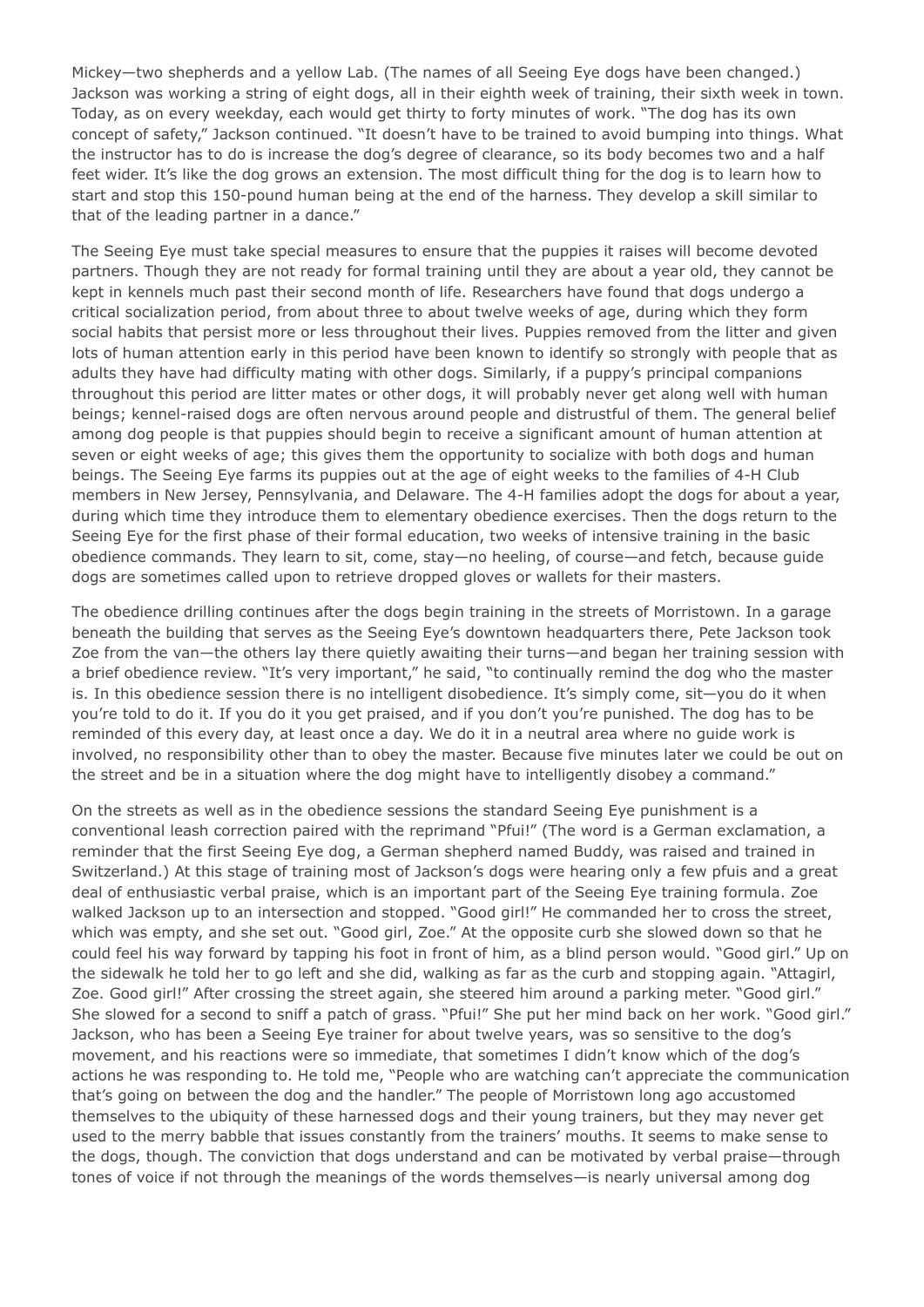#### people.

As Zoe led us toward a streetlight pole, Jackson showed me how he teaches a dog to allow for the person at the end of its harness. "Let's say the dog was too far to the right here. What I would do to teach her clearance . . ." He deliberately walked smack into the metal pole, made a great deal of noiseincluding a loud "Pfui!"—and stumbled around histrionically for a second, a poor blind fellow who'd bopped his noggin because of his dog's incompetence. Zoe was visibly upset. She stopped and cringed, as though his pain were her own. "Then I'd back up," Jackson said, "to give the dog the chance to see the object in the perspective of its environment, so she can plan her move: How am I gonna get around that thing? This also gives the dog a chance to relax after the reprimand. You walk back, give her a chance to relax, turn around—Huh, there it is again; now let's go and see if we can do it better this time."

It's not merely a matter of mechanics, Jackson emphasized. "Sooner or later the dog has just got to reach inside and draw on its own ability to figure things out. And that's where the fun part comes inafter you've taught the dog basic avoidance, taught it to clear those extra two feet on the right-hand side, and you can feel that the dog is really starting to work for you. When you put the harness on, the dog knows it's not going out for a walk. It may not understand completely everything that's going on out there, but it does realize that for some special reason you need its help." What's in it for the dog? "I think these dogs could be some of the happiest creatures around," Jackson said. "They're not left alone in a kennel all day, they're with someone, they're working, they have companionship, and if you accept the idea that the dog wants to please human beings, this dog and all the other dogs in this program really have the ideal opportunity to please their masters all day long."

Zoe brought us to a halt, for what reason I could not determine. But Jackson, who is several inches taller than I, was pleased. Though I had not noticed it—and would have failed to see its significance even if I had—Zoe, standing about two feet tall, had noticed a tree to our left whose branches were hanging over the sidewalk. Avoiding these overheads, as the Seeing Eye trainers call them—awnings and ledges as well as branches—is one of the most difficult lessons for dogs to learn, because they have no natural need to look for trouble six feet in the air. Jackson said, "Hup-up," a command to go on. After hesitating a moment Zoe walked him to the right edge of the sidewalk, beyond the branches' reach, and then continued on her way. "Good girl!"

"You could see her pause and wait there," Jackson explained. "Without any pressure I just encouraged her to go on, and then she could have done one of two things. She could have just stopped and not moved, which would have signaled to me that I better start feeling [by waving his hand in the air] to see if there's anything here. I could have found the tree, and then we could have walked under it. But instead, she made her initial move to the right, and I encouraged her by saying 'Good girl, good girl,' *Think, think, do it, do it.* She could have gone all the way out into the street and around, but she looked and saw we could get by the tree without having to step off the curb. It was a very good move; it showed a lot of good thinking power and confidence in this dog, which is exactly what I want to see at this stage of training. You know, there was no fear involved at all, she just thought it all out. This is the kind of thing that's going to help a dog take care of someone."

Mickey, the next dog out of the van, responded so well to verbal correction that Jackson almost never had to jerk his leash, even during the obedience session. A simple "Pfui!" was enough to make him wince and do better next time. Some of this was conditioning, Jackson explained: all of the dogs learn to expect a leash correction when they hear the reprimand. But not all of them respond to the word alone. Zoe, though Jackson described her as "fairly sensitive," was also "active, lively, quick-thinking." She needed to be jerked. But "Mickey wants to please me so badly that, even though he's physically strong, I don't need to jerk on him a lot. Every dog has to be handled differently."

I saw Mickey thinking, or whatever it is that dogs do instead. We were standing at an intersection. Jackson said, Mickey, forward," and gave the signal that always accompanies the command, a sort of underarm wave with the free hand. Mickey's job now was to check the street for traffic and go forward only if all was clear. Instead he stepped immediately into the street. Just as immediately he stopped and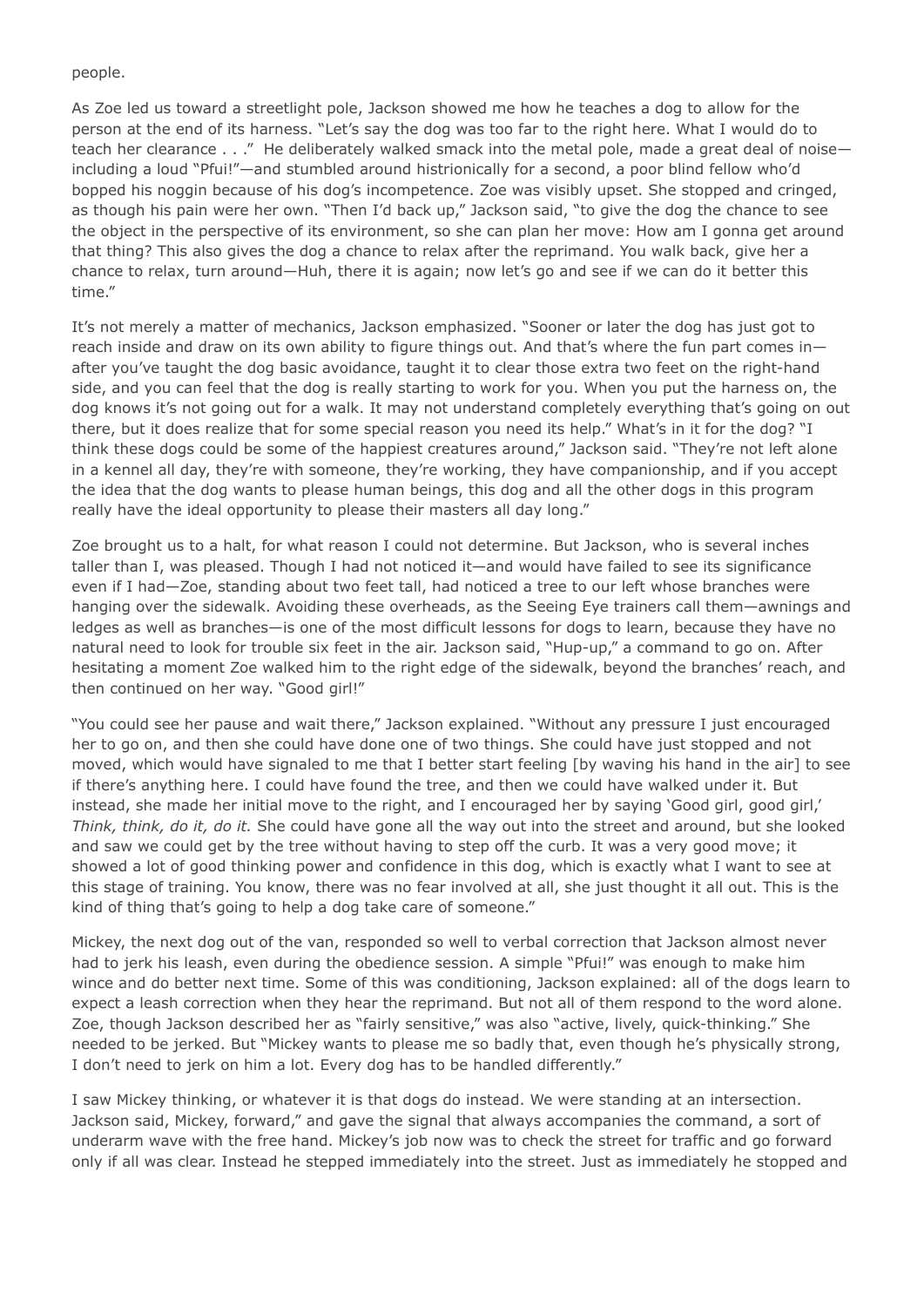began looking about nervously. I could see it in his face: he knew he'd made a mistake, and he didn't know what to do next. "Sometimes a dog will do that because he's too bold," Jackson told me. "Other times they do it because they're too nervous." Mickey, he said, had been doing this a lot a few weeks earlier, though lately he'd been improving. "He was so nervous and afraid of me that when I said 'Forward,' he'd always obey me initially, and then say"—here Jackson began looking around frantically, in an uncanny mimicry of Mickey's curbside panic—"Oh-God-I-shouldn't-have, oh-no-I-gotta-stop. He wasn't relaxed enough to think, Wait a minute, let's take a look at things before we go forward here."

What Jackson wants in a dog is a delicate balance between obedience and independence. In practical terms, he believes, this means he must be judicious in the use of force and dominance. "I could get a better obedience dog by being harder and more demanding, correcting them harder, but if you do that, what happens is you create a dog that's too obedient, and then it's reluctant to intelligently disobey out on the street." Jackson told me that he sometimes experiments with a string of dogs, introducing subtle changes to the training routine to see what will develop from them. This time, he said, he was using less force in the obedience exercises, particularly in the fetch, which is the hardest to teach (the dogs have to pick up with their mouths such distasteful objects as flattened tin cans). The result seemed to be that the dogs, although they weren't learning to fetch as quickly as usual, were learning their guide work a bit more readily. Jackson thought that by demanding a little less obedience he had won a little more imagination and initiative.

"I used to spend a lot of time jerking on the leash, because I figured it was the easy way," he said. "The dogs take it, and somehow you can be successful with it. But after twelve years I think I've sort of run out of energy for it. There is probably a time and place for force with almost every dog. But I've found, year by year, that the more careful you are and the more attempt you make to get into the dog's brain first—find out what the dog is, what he knows, individually, each dog—the less you have to do it.

Seeing Eye trainers have several other reasons for minimizing the force they use. They cannot rely too heavily on their physical strength, because they cannot be sure that the blind person who receives a certain dog will be strong enough to control it in the same way. Public relations must also be considered. Guide dogs, whether they are working or training, are often in the eye of a public that does not react well to the sight of a dog being physically corrected; the Seeing Eye receives a small but steady number of calls and letters complaining about blind people who have been seen "abusing" their dogs. Finally, the Seeing Eye can get away with a little less dominance than other trainers find necessary; the sort of strict obedience demanded by Bill Koehler, for example, is not required of Seeing Eye dogs, because they are always on leash or in harness.

None of which is to say that Pete Jackson won't get physical when he thinks he has to. One of the dogs he was training while I was in Morristown was a German shepherd female that "had my number for a while," Jackson confessed. "I was being a softy with her because I didn't want to push her, I wanted her to learn at her own pace—but in a month and a half she never got any better, she would just never come around. Finally last week I just took the leash and yanked her hard once, stung her a little bit you know, she yelped in pain—and ever since then she's been an angel. I said, Damn, she's been playing with me for a month and a half, making me do all the work. That happens all the time." Another shepherd female was losing interest in her guide work about halfway through every training session, as though she were starting to think about getting off the street and back to the kennel. "I always ask myself," Jackson said, "Would I take this dog if I were blind? And until I can say yes, I don't pass the dog." This dog was what Jackson would call dangerous—so far from ready that he had decided to hold her for another three months of training. Before giving up on her entirely, he said, he would try force, but he didn't think it would work. "I'm fairly certain that if I get tough with this dog, what's going to happen is I can make her obedient but I can't make her guide." Jackson's attitude reminded me of Bernie Brown and his ladder of escalating force. Like Brown, Jackson believes that force works on some dogs—is indeed necessary with some dogs—but he starts with minimal force, to accommodate the "soft" dogs that do not react well to pressure. He resorts to sterner methods only when the easygoing approach fails, and when he reaches this point he begins, again like Brown, to lose confidence in the dog. Both trainers want their dogs to do things that they don't believe dogs can be made to do. And unlike trainers at obedience classes—who take all comers thirty or forty at a time—both can afford to go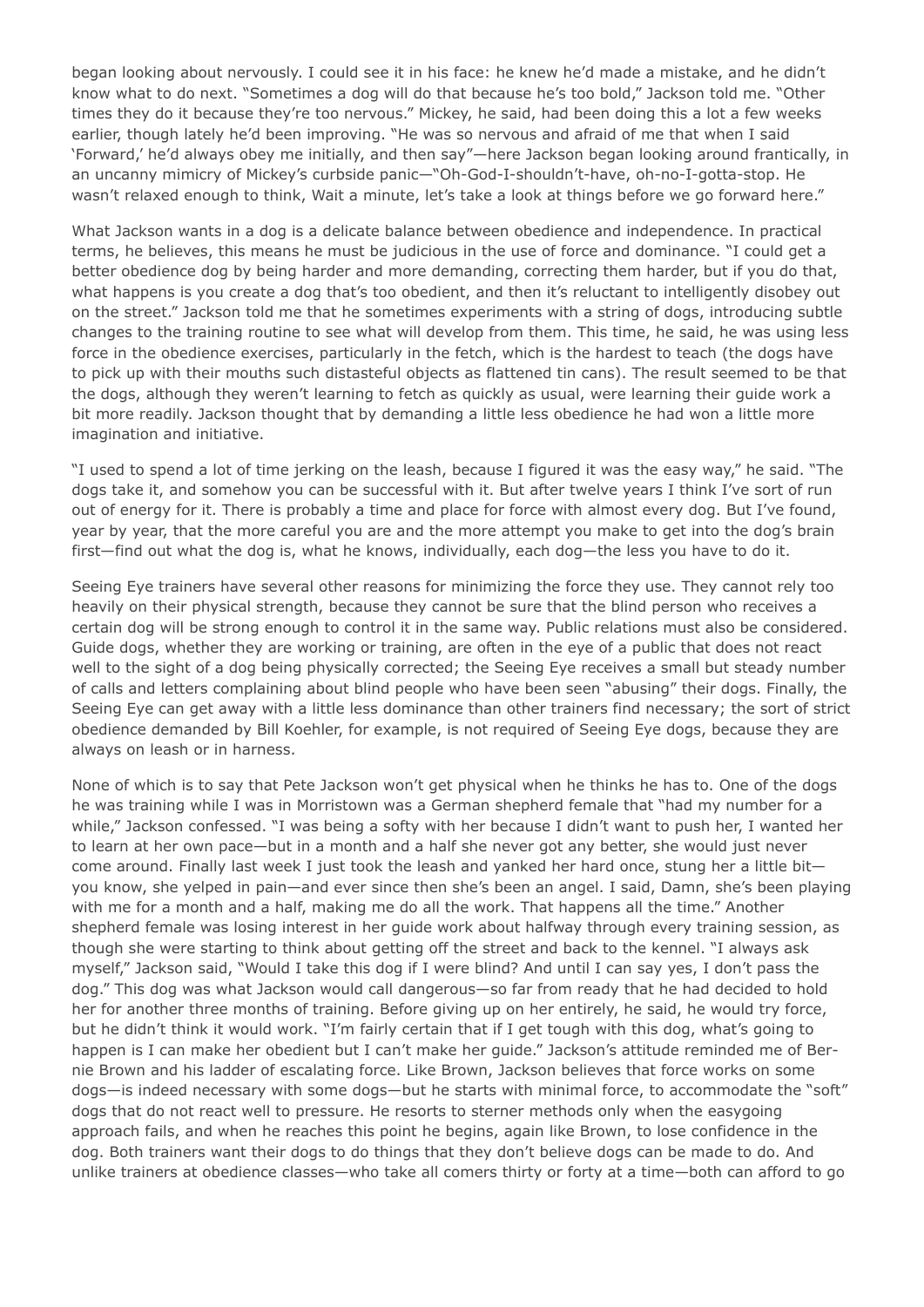slowly, and both have a surefire cure for the dog that doesn't pass muster: wash it out of the program and give it to some pet people.

ONE MORNING I LEFT PETE JACKSON TO HIS DOGS and met his boss in the upstairs lounge of the Seeing Eye's downtown building, where blind people wait with their dogs for a session of practice in the streets. Doug Roberts, the assistant director of instruction and training, started at the Seeing Eye as an apprentice trainer and has been there for some eighteen years. Now in his forties, he's a relaxed, friendly man who's serious about dogs. As we talked, he brushed the coat of Gilda, a golden retriever that had recently returned to Morristown because her blind master had died. Gilda was a special case. She was headed for the home of another blind person, which is not unusual in itself—but this person required a dog that would walk on the right side instead of the left. Later Roberts would be taking her into the streets to teach her new habits.

Roberts told me that a large part of Seeing Eye training is suppressing the instincts that the domestic dog has inherited from its predatory ancestors. "Dogs are just loaded with instincts," he said. "In different dogs some instincts are more powerful than others." Some dogs have a high chase instinct —"the squirrel goes, he's gotta go." In others, the sniffing instinct may predominate, or the scavenging instinct. "When we train a dog," Roberts said, "we cannot eliminate an instinct. What we do is put it under the surface. The blind person then must keep it from the surface." This involves drilling the dog in obedience every day as well as controlling it while it's working. "If you've got a powerful, energetic dog that's got that chase instinct, then it has to be matched carefully with a person who can handle that, who is energetic enough himself to keep that instinct down." Training a dog to suppress its instincts involves a fairly straightforward application of Bill Koehler-style tempt-and-correct tactics. A scavenger might be walked along a route scattered with popcorn; a fighter might be led down a block where a particularly obnoxious and belligerent mutt is known to reside.

C. O. Whitman, as quoted by Konrad Lorenz in *Man Meets Dog*, said that the decline of instinctive behavior is "the open door through which the great teacher, Experience, can enter and bring about all the wonders of the intellect." He was speaking in an evolutionary sense, not about individual dogs, but it occurred to me as I listened to Doug Roberts that something similar happens in the Seeing Eye dog. Roberts is the only trainer I met who was able to synthesize for me the viewpoint of the Koehler-style trainers—that dogs will behave reliably only if forced to—with the opposing view that dogs want to please their human masters. He said that while the Seeing Eye trains a dog, and for about six months after it has gone home with a blind person, the dog is in its "teenage years." It knows what it's supposed to do, but it is subject to distractions. "Like a teenager, it can do marvelously—both because it wants to, sometimes, and because it has to, at other times. Later, after it has gone through the adjustment of its teenage years, it wants to do the work." It becomes, in other words, a responsible adult—able to curb its instinctive appetite for self-gratification, to appreciate the value of useful work, and, most important, to form lasting relationships based on trust and devotion. "When the dog is fully mature," Roberts said, "it becomes what everyone considers the 'Seeing Eye dog'—a special sort of bonding occurs where the dog feels like it is part of the person. You don't get that in many human-dog associations. You can get really close attachment between a pet owner and his pet—you know, really superclose—but the twenty-fourhour-a-day I'll take care of you association, that's a bit different."

How, I asked him, can such a bond be transferred? How will Gilda, the dog lying at our feet, develop that kind of devotion for a new master? A dog suffers tremendously when its master dies, Roberts admitted, but in a way its desperate need for affection and security—another instinct—makes the transfer easy. Since losing her master Gilda had been living in the Seeing Eye kennels without much human contact. "She hasn't had any hands on in about a month," Roberts said as he brushed her. "You can see she's just loving this." Her deprivation would last a while longer. "What we've done, and what we will do, is to give this little girl a break from any ability to bond herself to anyone else for a little whilenot long. She's not neglected by any means, but you can see she wants to go to you—Will you love me? Will you love me? The dog needs the security, the affection, the bonding. Therefore, if you give it a break, let it rest for awhile, and match it with someone else, it will rebond. You can humanize it if you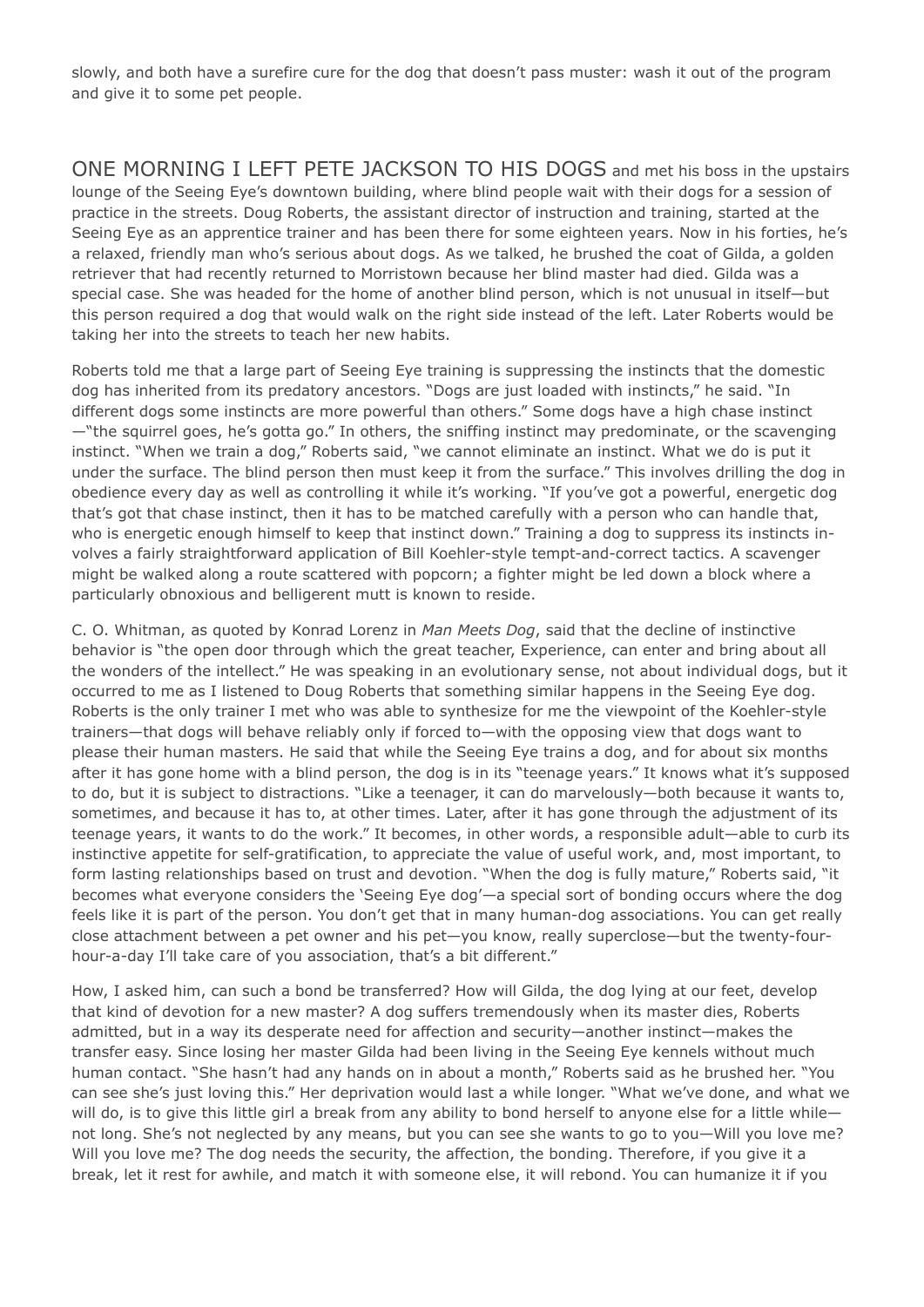want to: you can be totally devoted to your wife and she can die, and you can have a very good second marriage."

One does not hang around the Seeing Eye long without hearing analogies like this. I once left the office of Richard Krokus, the Seeing Eye's director of instruction and training, wondering if he realized how often and how easily his conversation slid from dog training to child rearing. Many trainers do it. A large part of the reason, I think, is simply that the human analogy is the handiest way of expressing what I've come to think of as a fundamental lesson, perhaps the fundamental lesson, of dog training: Dogs are individuals.

One of the classic studies of dog behavior, by John L. Fuller and John Paul Scott, was undertaken to shed some light on how genetics affects the behavior of human beings. The scientists chose the dog for their study, they wrote, "because it shows one of the basic hereditary characteristics of human behavior: a high degree of individual variability." Michael Fox and his associate Randall Lockwood have explained how such diversity benefits the wolf pack: in a social unit characterized by hierarchy, cooperation, and division of labor, a range of temperaments is necessary. Only one wolf can be the alpha; as a rule only one female at a time can bear young. Such a society requires the timid as well as the aggressive, the deliberate as well as the impulsive, followers as well as leaders. Perhaps variety of temperament is another of the traits that qualify the dog for pethood; the unique relationship between dogs and people cannot be hurt by the fact that a dog can be found to match almost every human personality.

That individual dogs of the same breed—even of the same litter—can have vastly different "personalities" is no great secret. Any experienced dog person, and countless popular books, will tell you as much; certainly a great many have tried to tell me. But the lesson and its importance did not sink in for me until I visited the Seeing Eye. It's in the air there. Every day Pete Jackson works with eight or ten different dogs—a bold one, a lazy one, a sensitive one, a nervous one, a shy one. Every fourth Saturday a new group of blind people arrives on the campus—bold ones, lazy ones, and every other type—and on Sunday each goes on a "Juno walk" with one of the trainers. The trainer, holding one end of a working harness, plays the role of Juno, a trained guide dog, and leads the person through the streets of Morristown. After this opportunity to judge their students' physical strength, walking pace, and personality, the trainers huddle with their supervisors and decide which dog is best suited to which person. Making the right matches, they say, is one of the most important elements of the program.

I began to appreciate this when I met my own match, a German shepherd I'll call Solly. Pete Jackson had prepared me to dislike this dog. He told me that Solly was timid, that he jumped at loud noises; for his first three weeks of training he had literally refused to come out from between Jackson's legs. I was attracted to the dog from the moment I saw him. Unlike most of the Seeing Eye dogs I'd encountered, Solly walked at a pace that seemed sensible to me. He did not respond to precious talk or phony enthusiasm. He did not require elaborate displays of affection, nor did he give any. He did his work deliberately, intelligently, and (by the time I saw him) never made a mistake. I wanted to tell Jackson: This dog is not slow, he's careful. This dog is not afraid, he's reserved. This dog is not skittish, *I don't like loud noises either!* When I did confess my admiration for the dog, Jackson was not a bit surprised. "Sure. He's your kind of dog," he told me. Jackson had known me less than two days at this point. He proceeded to deliver a brief analysis of my personality, enumerating a few traits that I thought only my wife understood fully.

When Solly and Pete Jackson taught me that dogs really do have personalities, I felt that I was beginning to understand dog training. All the conflicting claims of the trainers I had met, the hostile ideologies, the various methods that seemed to have nothing in common except that they all worked now they fell into place behind words that Jackson had said to me on our first day together: "Every dog has to be treated differently." If this is true, perhaps it follows that every method of training will work on some dogs, and no method will work on all of them. Dogs are resilient; most of them will do fine no matter what they are subjected to. But why shouldn't some thrive on gentle patience while others thrive on discipline? Military school is not for everyone. Neither is Mr. Rogers' Neighborhood.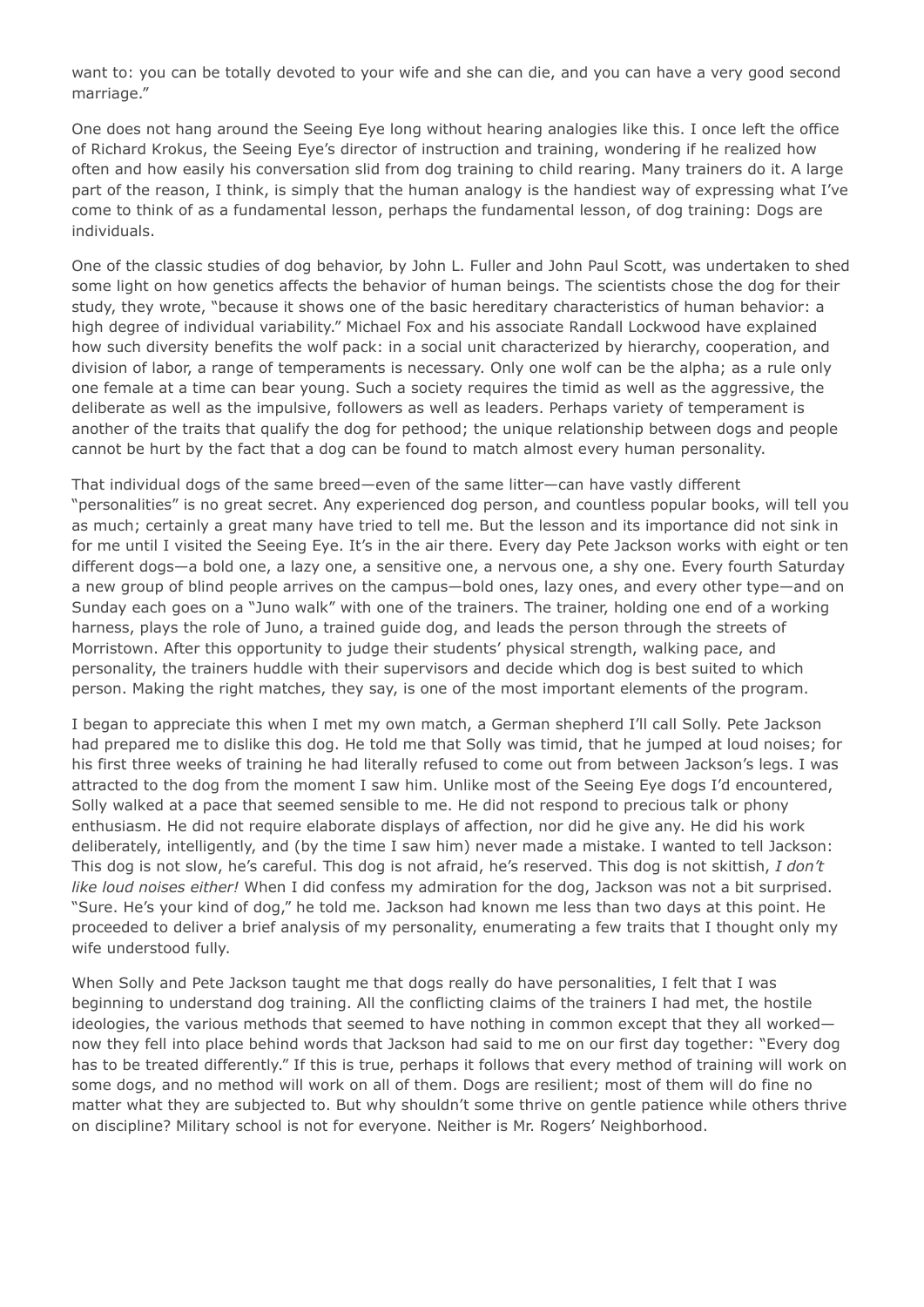ARE DOGS PEOPLE TOO? Do they (to put the question in less sensational terms) think, reason, or experience mental states that are in any way comparable to our own? Bernie Brown assumes that they do not. Bill and Dick Koehler and Pete Jackson believe they do. Dan Tortora's answer surprised me. He admits to being the product of a "very strict behaviorist upbringing," and I expected him therefore to tell me that the question was a waste of time; that it's useless to speculate about things we cannot observe; that we must restrict our study to things we can see—the input, the command, the stimulus, and the output, the behavior, the response; that what happens in between is not science, it's philosophy. In other words, I expected the behaviorist party line, the sort of lecture that animal psychologists have been delivering since before B. F. Skinner was a grad student. Instead, Tortora answered my question with a brief disquisition on the difference between serial logic and right-brain parallel mental processes. His response was involved, somewhat technical, and full of careful qualifications, but its first words were "Yes, I think dogs think. . . ."

Tortora told me that when he studied psychology, he had a professor who would cock his eyebrows whenever he heard someone use a word such as mind or mental in connection with animals. About six months ago, Tortora said, he visited Michigan State and found the same fellow working on an experiment that looked suspiciously like a study in animal cognition. Times are changing. As evidence accumulates that chimps can use sign language and dolphins can imitate other animals, including their human keepers, scientists are being forced to confront the question of what goes on in an animal's mind. One who has confronted it head-on, and has struggled manfully to drag his kicking and screaming colleagues along with him, is Donald R. Griffin, a former chairman of Harvard's biology department and now a professor at the Rockefeller University. In 1976 Griffin published a book whose title, *The Question of Animal Awareness*, must have seemed blasphemous to some. His purpose was not so much to offer new evidence on the subject as to plead for an "open-minded agnosticism" regarding it—to clear away the orthodoxy of strict behaviorism.

One tenet of behaviorism that Griffin attacked quite directly was its claim to "parsimony." This is science's name for one of its most cherished concepts, the conviction that the best solution to any problem is the simplest and most direct. According to traditional behaviorism, parsimony dictates that a scientist who interprets animal behavior must do so without resort to a subjective mental state such as "thinking." One of the earliest and most influential investigators of animal behavior, the British zoologist C. Lloyd Morgan, expressed it this way: "In no case may we interpret an action as the outcome of the exercise of a higher psychical faculty, if it can be interpreted as the outcome of the exercise of one that stands lower in the psychological scale." In *The Question of Animal Awareness*, Griffin argued that this invocation of parsimony has become outdated, and he did so by turning the behaviorists' own thinking against them. Behaviorists, he said, contend that mental processes are identical with neurophysiological processes (that is, they believe that the workings of the mind can be explained in terms of physical structures, chemical events, and so forth); neurophysiology, he pointed out, has yet to discover any fundamental difference between human neurons and those of other animals. So how can it be parsimonious, he asked, to claim that a vast gulf exists between human and animal mental experiences? "Unless one denies the reality of human mental experiences," he wrote, "it is actually parsimonious to assume that mental experiences are as similar from species to species as are the neurophysiological processes with which they are held to be identical." Further, Griffin asked, how can it be parsimonious to acknowledge our physiological continuity with other animal species, as we routinely do in any discussion of evolution, while postulating a huge discontinuity in mental abilities?

Griffin attacked behaviorism's claim to parsimony in another way; this argument, though I suspect it is only incidentally important to him, may touch a nerve in anyone who has ever stood slack-jawed and awestruck at the things that animals are capable of doing. Griffin mentioned laboratory research showing that animals sometimes respond to stimuli not immediately, as is normally the case, but after some delay. Since this is incompatible with strict stimulus-response behaviorism, Griffin wrote, "psychologists have struggled to explain what keeps an animal ready to respond after appropriate delay by calling it 'bridging.' But," he continued, this seems a major problem only if one's thinking about animal behavior is constrained within the narrow limits of conventional, behavioristic learning theory. If we assume that the animal simply understands what it has learned, the delayed responses cease to be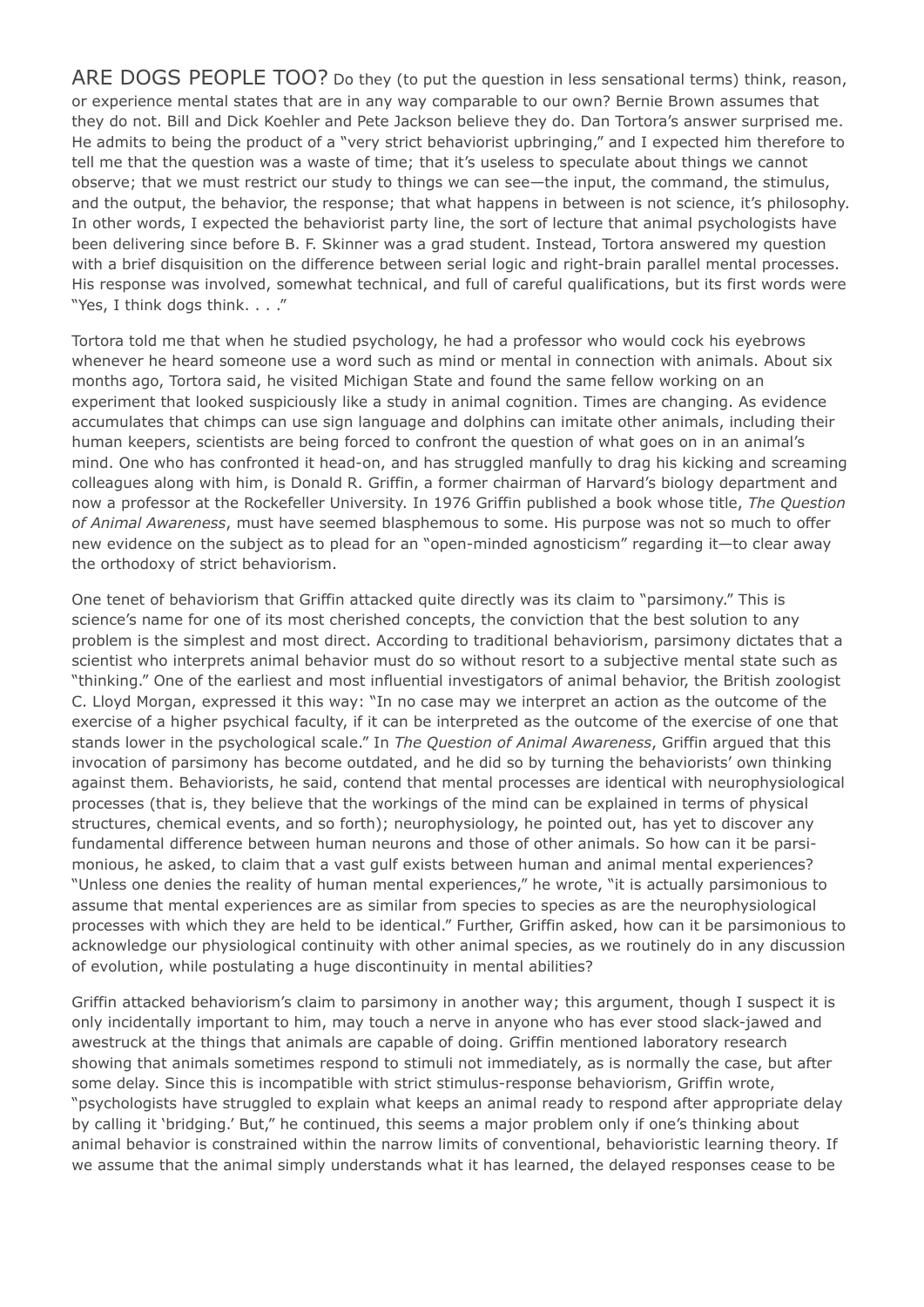especially puzzling. Perhaps postulating simple thoughts in the minds of animals may result in more parsimonious, as well as more nearly correct, explanations.

I may be stretching this argument further than Griffin would like, but it reminded me of the marvelously complex dance of the honeybee, which Griffin described in another context early in the book. With the waggle dance, as it is called, a worker bee directs her comrades to a place where she has recently obtained food. In the darkness of the hive she dances in semicircles, alternating left and right, and after each she moves in a straight line, waggling her abdomen as she goes. The direction of these straight lines indicates the flower's position with respect to the sun; the amount of time devoted to them indicates distance from the hive. Griffin points out that a bee will perform this dance not only immediately upon returning to the hive but also, under experimental circumstances, some time later. I wonder: How many events must a behaviorist arrange, and how artfully must he arrange them, to explain this extraordinary form of communication in terms of simple stimuli and automatic responses? How long before the "parsimonious" explanation becomes a hopelessly complicated house of cards? At what point does it become simpler to say that the bee remembers where the nectar came from and tells her friends how to get there?

By 1984, when he published another book, *Animal Thinking*, Griffin was able to report in his preface that now, "because of impressive progress in ethology and psychology, animal thinking is again receiving serious scientific attention." I suspect that some time will pass, however, before this new openmindedness filters down to the public at large. A case in point is Bernie Brown. At the obedience seminar in Tennessee, he recommended to his audience a newspaper article that he had read recently, in which some eminent academic had summarized the consensus among scientists—that animals do not think. Later the same weekend, Brown told a story that made me wonder if he hadn't accepted this scientific orthodoxy at the expense of his own experience. He said that he and Duster had been competing in a dog show and had come to the retrieve exercise, in which the dog is required to fetch a small wooden dumbbell thrown by the handler. Because Duster was not in the habit of watching the dumbbell to see where it would land—part of his magic being that he kept his eyes fixed on his master—Brown considered it his job to make an accurate throw so that the dumbbell would be easy to find. But this time it took a freak bounce and landed behind a stanchion at the perimeter of the ring. Brown gave the command to retrieve. Duster bolted confidently from his side to the place where he expected the dumbbell to be—and stopped, frozen in panic. He began charging across the ring, this way and that, his speed increasing all the while, searching for the dumbbell that he'd been sent for. "He must have been out there three minutes," Brown said. (The exercise normally takes less than fifteen seconds.) "Finally, his working pattern got him near the fence; he saw the dumbbell, charged the fence, picked the dumbbell up, brought it to me, did a perfect front, a perfect finish; and the expression on his face was like My God! Thank God! . . . The judge gave me a perfect score. Duster won that trial, and my peers were all over that judge. 'How could you give that dog a perfect score? He worked three minutes before he picked up the dumbbell!' And the judge's answer was, 'If I could have given extra points, I would have.' Because the dog *knew* he just couldn't find the dumbbell."

Brown doesn't believe that Duster was "thinking" when he performed this feat; rather, he says, the dog had simply learned, through years of training in this exercise, that he should not return to his master until he had something to bring back with him. I don't mean to question Brown's knowledge of his own dog (and I should point out that I have met many dog trainers who would agree with him), but I wonder: How often do we choke back an intuitive response to such a story in order to satisfy ourselves that we are scientific thinkers? To what length will we go to protect the notion that we are different in kind, not merely in degree, from the animals around us?

Our resistance to the idea that animals have mental abilities was once spoofed by the psycholinguist Roger Brown, whom Griffin quoted in his 1976 book: "Most people are determined to hold the line against animals," Brown wrote in 1958. "Grant them the ability to make linguistic reference and they will be putting in a claim for minds and souls. The whole phyletic scale will come trooping into Heaven demanding immortality for every tadpole and hippopotamus." As the animal-rights advocates remind us constantly, we cannot dwell long on the possibility that animals think without confronting the moral questions raised by the way we treat them. If animals are like us, the reasoning goes, what right do we